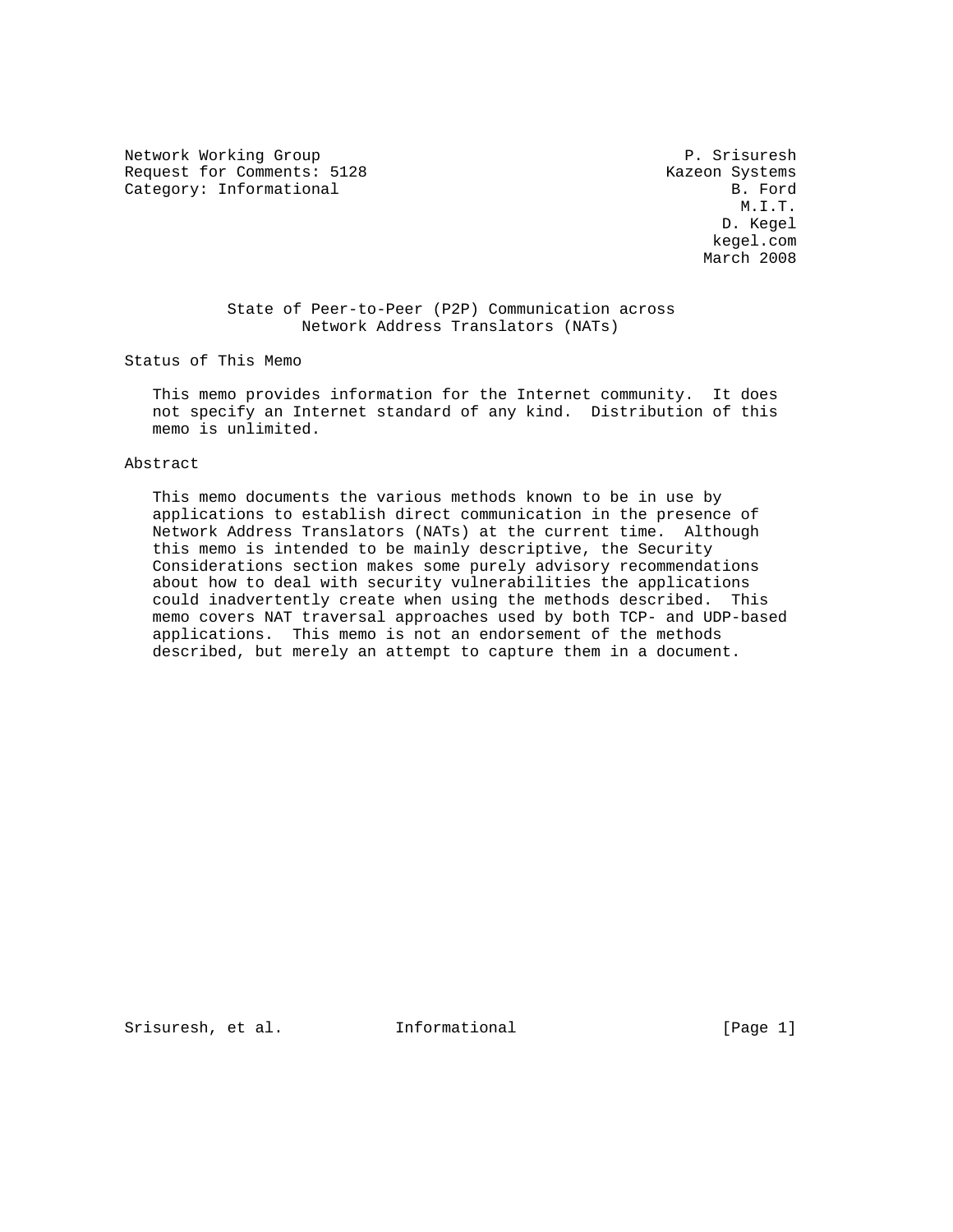# Table of Contents

|  | 2. Terminology and Conventions Used 4                         |
|--|---------------------------------------------------------------|
|  |                                                               |
|  |                                                               |
|  |                                                               |
|  |                                                               |
|  |                                                               |
|  |                                                               |
|  |                                                               |
|  |                                                               |
|  | 2.9. Endpoint-Independent Mapping NAT (EIM-NAT) 7             |
|  |                                                               |
|  | 3. Techniques Used by P2P Applications to Traverse NATs 7     |
|  |                                                               |
|  |                                                               |
|  |                                                               |
|  | 3.3.1. Peers behind Different NATs 12                         |
|  | 3.3.2. Peers behind the Same NAT 14                           |
|  | 3.3.3. Peers Separated by Multiple NATs 16                    |
|  |                                                               |
|  |                                                               |
|  |                                                               |
|  |                                                               |
|  |                                                               |
|  |                                                               |
|  | 5.2. NATs Employing Endpoint-Dependent Mapping 23             |
|  |                                                               |
|  |                                                               |
|  |                                                               |
|  | 6.1. Lack of Authentication Can Cause Connection Hijacking 24 |
|  | 6.2. Denial-of-Service Attacks 25                             |
|  | 6.3. Man-in-the-Middle Attacks 26                             |
|  | 6.4. Security Impact from EIM-NAT Devices 26                  |
|  |                                                               |
|  |                                                               |
|  |                                                               |
|  |                                                               |
|  |                                                               |

Srisuresh, et al. 1nformational [Page 2]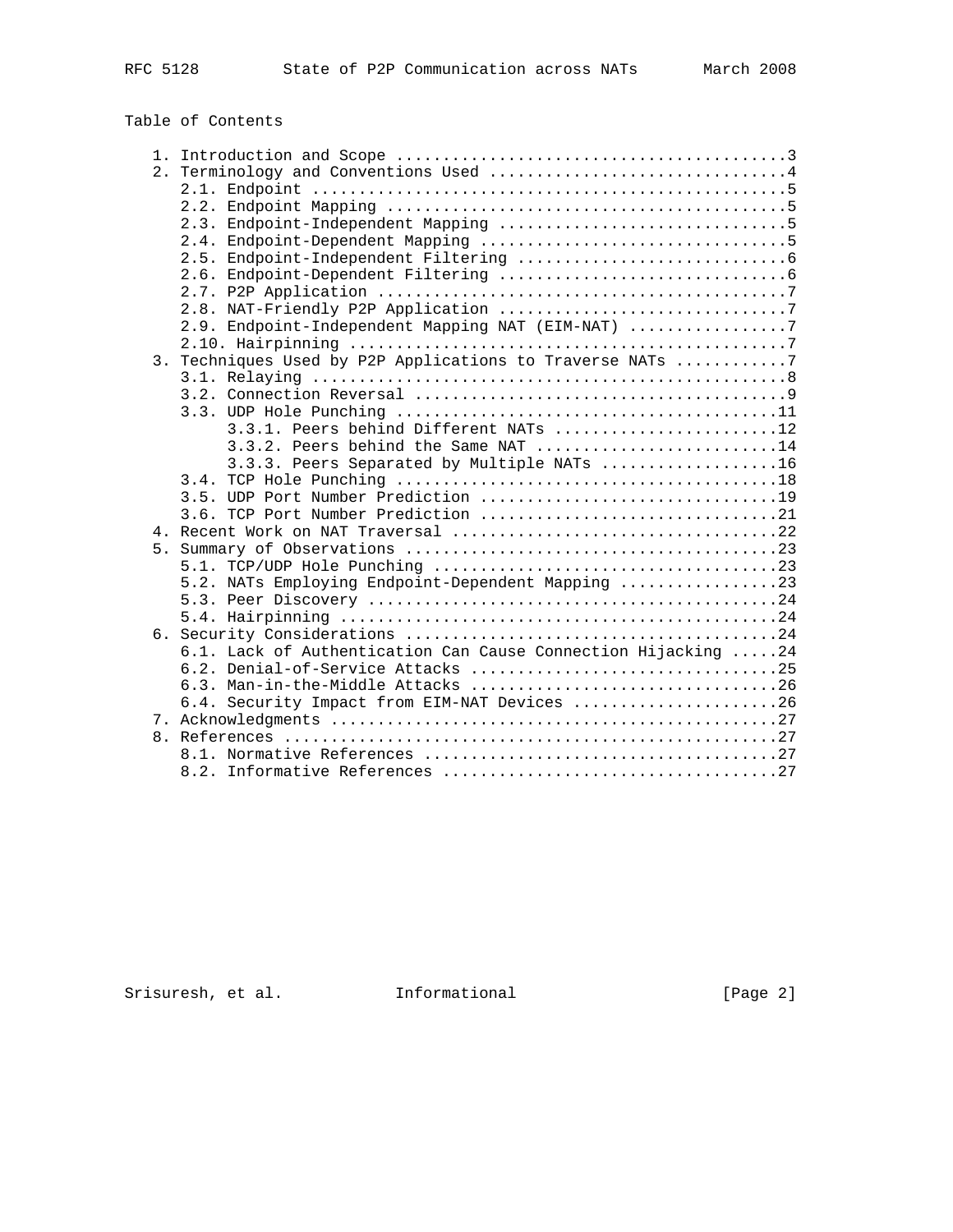#### 1. Introduction and Scope

 The present-day Internet has seen ubiquitous deployment of Network Address Translators (NATs). There are a variety of NAT devices and a variety of network topologies utilizing NAT devices in deployments. The asymmetric addressing and connectivity regimes established by these NAT devices have created unique problems for peer-to-peer (P2P) applications and protocols, such as teleconferencing and multiplayer online gaming. These issues are likely to persist even into the IPv6 world. During the transition to IPv6, some form of NAT may be required to enable IPv4-only nodes to communicate with IPv6-only nodes [NAT-PT], although the appropriate protocols and guidelines for this use of NAT are still unresolved [NAT-PT-HIST]. Even a future "pure IPv6 world" may still include firewalls, which employ similar filtering behavior of NATs but without the address translation [V6-CPE-SEC]. The filtering behavior interferes with the functioning of P2P applications. For this reason, IPv6 applications that use the techniques described in this document for NAT traversal may also work with some firewalls that have filtering behavior similar to NATs.

 Currently deployed NAT devices are designed primarily around the client/server paradigm, in which relatively anonymous client machines inside a private network initiate connections to public servers with stable IP addresses and DNS names. NAT devices encountered en route provide dynamic address assignment for the client machines. The illusion of anonymity (private IP addresses) and inaccessibility of the internal hosts behind a NAT device is not a problem for applications such as Web browsers, which only need to initiate outgoing connections. This illusion of anonymity and inaccessibility is sometimes perceived as a privacy benefit. As noted in Section 2.2 of [RFC4941], this perceived privacy may be illusory in a majority of cases utilizing Small-Office-Home-Office (SOHO) NATs.

 In the peer-to-peer paradigm, Internet hosts that would normally be considered "clients" not only initiate sessions to peer nodes, but also accept sessions initiated by peer nodes. The initiator and the responder might lie behind different NAT devices with neither endpoint having a permanent IP address or other form of public network presence. A common online gaming architecture, for example, involves all participating application hosts contacting a publicly addressable rendezvous server for registering themselves and discovering peer hosts. Subsequent to the communication with the rendezvous server, the hosts establish direct connections with each other for fast and efficient propagation of updates during game play. Similarly, a file sharing application might contact a well-known rendezvous server for resource discovery or searching, but establish direct connections with peer hosts for data transfer. NAT devices create problems for peer-to-peer connections because hosts behind a

Srisuresh, et al. Informational [Page 3]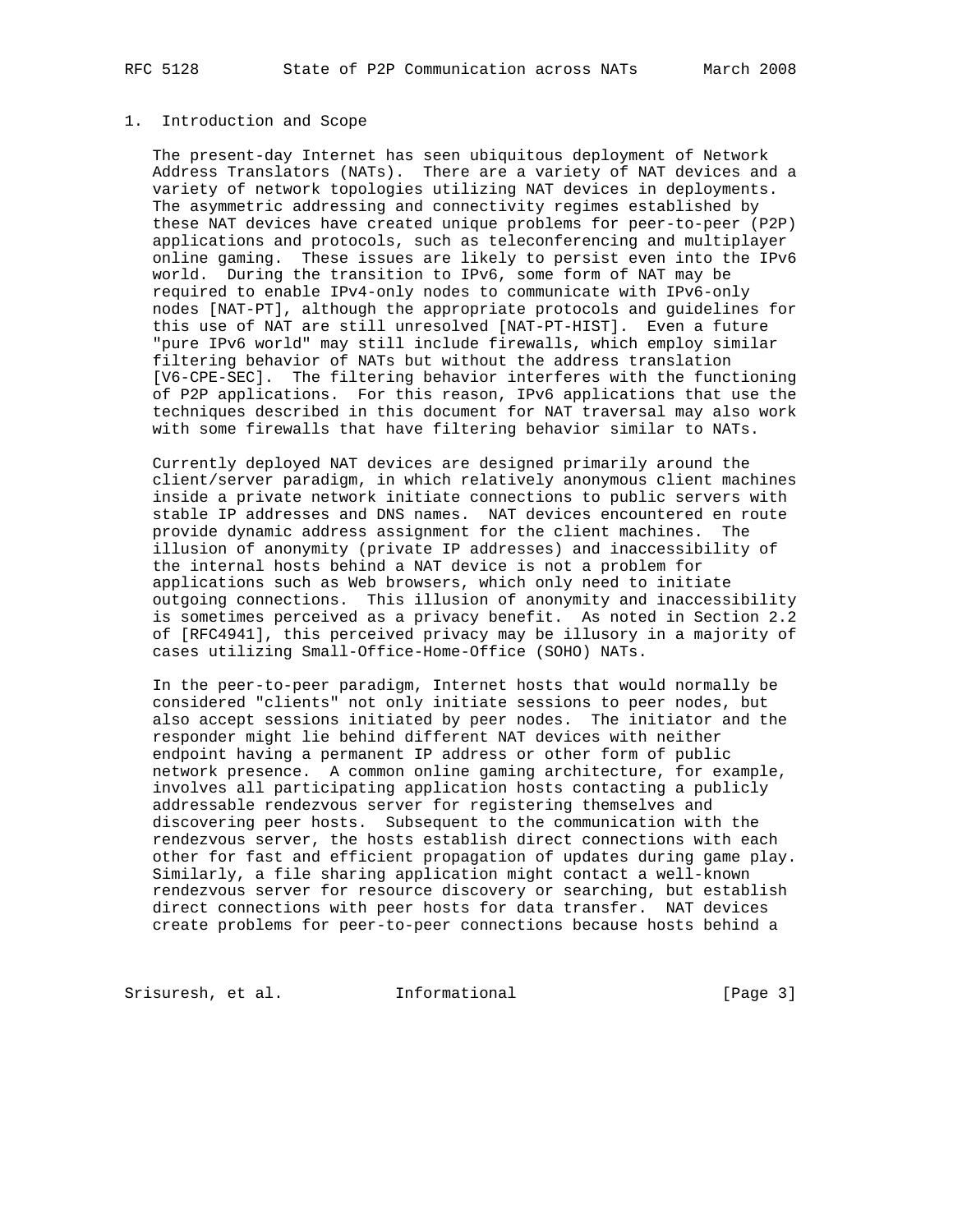NAT device normally have no permanently visible public ports on the Internet to which incoming TCP or UDP connections from other peers can be directed. RFC 3235 [NAT-APPL] briefly addresses this issue.

 NAT traversal strategies that involve explicit signaling between applications and NAT devices, namely [NAT-PMP], [NSIS-NSLP], [SOCKS], [RSIP], [MIDCOM], and [UPNP] are out of the scope of this document. These techniques, if available, are a complement to the techniques described in the document. [UNSAF] is in scope.

 In this document, we summarize the currently known methods by which applications work around the presence of NAT devices, without directly altering the NAT devices. The techniques described predate BEHAVE documents ([BEH-UDP], [BEH-TCP], and [BEH-ICMP]). The scope of the document is restricted to describing currently known techniques used to establish 2-way communication between endpoints of an application. Discussion of timeouts, RST processing, keepalives, and so forth that concern a running session are outside the scope of this document. The scope is also restricted to describing techniques for TCP- and UDP-based applications. It is not the objective of this document to provide solutions to NAT traversal problems for applications in general [BEH-APP] or to a specific class of applications [ICE].

### 2. Terminology and Conventions Used

 In this document, the IP addresses 192.0.2.1, 192.0.2.128, and 192.0.2.254 are used as example public IP addresses [RFC3330]. Although these addresses are all from the same /24 network, this is a limitation of the example addresses available in [RFC3330]. In practice, these addresses would be on different networks. As for the notation for ports usage, all clients use ports in the range of 1-2000 and servers use ports in the range of 20000-21000. NAT devices use ports 30000 and above for endpoint mapping.

 Readers are urged to refer to [NAT-TERM] for information on NAT taxonomy and terminology. Unless prefixed with a NAT type or explicitly stated otherwise, the term NAT, used throughout this document, refers to Traditional NAT [NAT-TRAD]. Traditional NAT has two variations, namely, Basic NAT and Network Address Port Translator (NAPT). Of these, NAPT is by far the most commonly deployed NAT device. NAPT allows multiple private hosts to share a single public IP address simultaneously.

 An issue of relevance to P2P applications is how the NAT behaves when an internal host initiates multiple simultaneous sessions from a single endpoint (private IP, private port) to multiple distinct endpoints on the external network.

Srisuresh, et al. 1nformational [Page 4]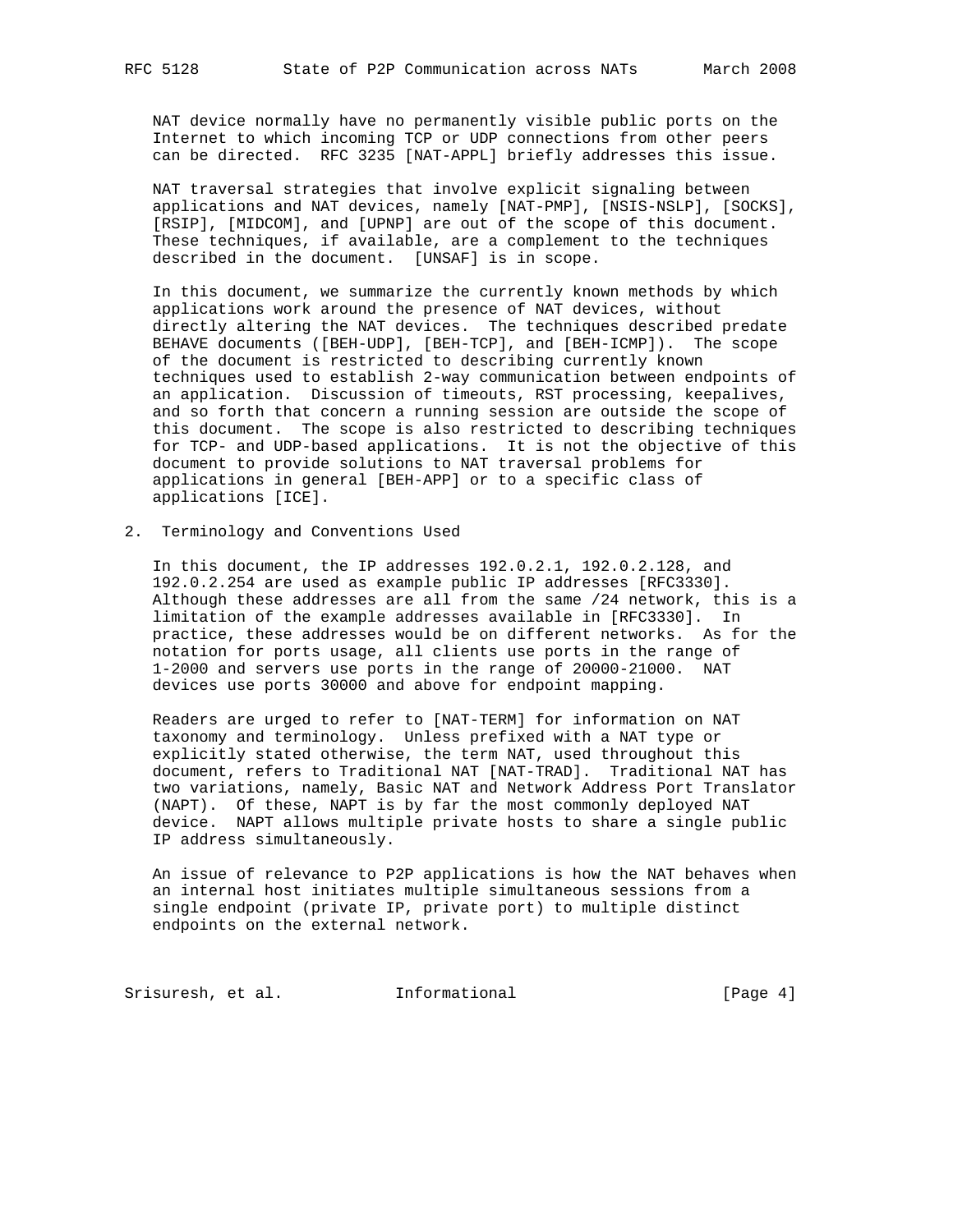[STUN] further classifies NAT implementations using the terms "Full Cone", "Restricted Cone", "Port Restricted Cone", and "Symmetric". Unfortunately, this terminology has been the source of much confusion. For this reason, this document adapts terminology from [BEH-UDP] to distinguish between NAT implementations.

Listed below are terms used throughout this document.

2.1. Endpoint

 An endpoint is a session-specific tuple on an end host. An endpoint may be represented differently for each IP protocol. For example, a UDP or TCP session endpoint is represented as a tuple of (IP address, UDP/TCP port).

2.2. Endpoint Mapping

 When a host in a private realm initiates an outgoing session to a host in the public realm through a NAT device, the NAT device assigns a public endpoint to translate the private endpoint so that subsequent response packets from the external host can be received by the NAT, translated, and forwarded to the private endpoint. The assignment by the NAT device to translate a private endpoint to a public endpoint and vice versa is called Endpoint Mapping. NAT uses Endpoint Mapping to perform translation for the duration of the session.

2.3. Endpoint-Independent Mapping

"Endpoint-Independent Mapping" is defined in [BEH-UDP] as follows:

 The NAT reuses the port mapping for subsequent packets sent from the same internal IP address and port  $(X:x)$  to any external IP address and port.

2.4. Endpoint-Dependent Mapping

 "Endpoint-Dependent Mapping" refers to the combination of "Address- Dependent Mapping" and "Address and Port-Dependent Mapping" as defined in [BEH-UDP]:

Address-Dependent Mapping

 The NAT reuses the port mapping for subsequent packets sent from the same internal IP address and port  $(X: x)$  to the same external IP address, regardless of the external port.

Srisuresh, et al. Informational [Page 5]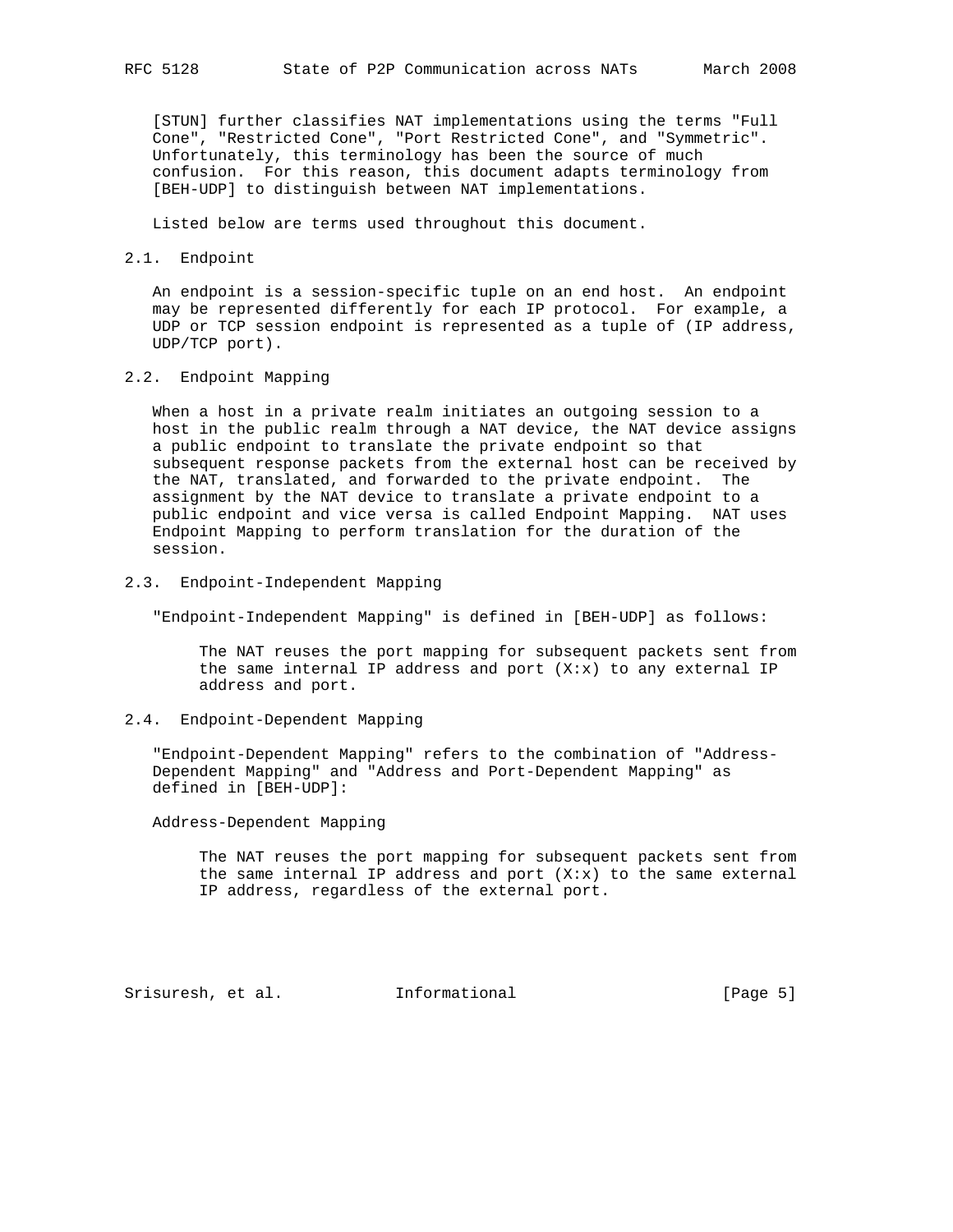Address and Port-Dependent Mapping

 The NAT reuses the port mapping for subsequent packets sent from the same internal IP address and port  $(X: x)$  to the same external IP address and port while the mapping is still active.

#### 2.5. Endpoint-Independent Filtering

"Endpoint-Independent Filtering" is defined in [BEH-UDP] as follows:

 The NAT filters out only packets not destined to the internal address and port X:x, regardless of the external IP address and port source (Z:z). The NAT forwards any packets destined to X:x. In other words, sending packets from the internal side of the NAT to any external IP address is sufficient to allow any packets back to the internal endpoint.

 A NAT device employing the combination of "Endpoint-Independent Mapping" and "Endpoint-Independent Filtering" will accept incoming traffic to a mapped public port from ANY external endpoint on the public network.

2.6. Endpoint-Dependent Filtering

 "Endpoint-Dependent Filtering" refers to the combination of "Address- Dependent Filtering" and "Address and Port-Dependent Filtering" as defined in [BEH-UDP].

Address-Dependent Filtering

 The NAT filters out packets not destined to the internal address X:x. Additionally, the NAT will filter out packets from Y:y destined for the internal endpoint  $X: x$  if  $X: x$  has not sent packets to Y:any previously (independently of the port used by Y). In other words, for receiving packets from a specific external endpoint, it is necessary for the internal endpoint to send packets first to that specific external endpoint's IP address.

Address and Port-Dependent Filtering

 The NAT filters out packets not destined for the internal address X:x. Additionally, the NAT will filter out packets from Y:y destined for the internal endpoint X:x if X:x has not sent packets to Y:y previously. In other words, for receiving packets from a specific external endpoint, it is necessary for the internal endpoint to send packets first to that external endpoint's IP address and port.

Srisuresh, et al. 1nformational (Page 6)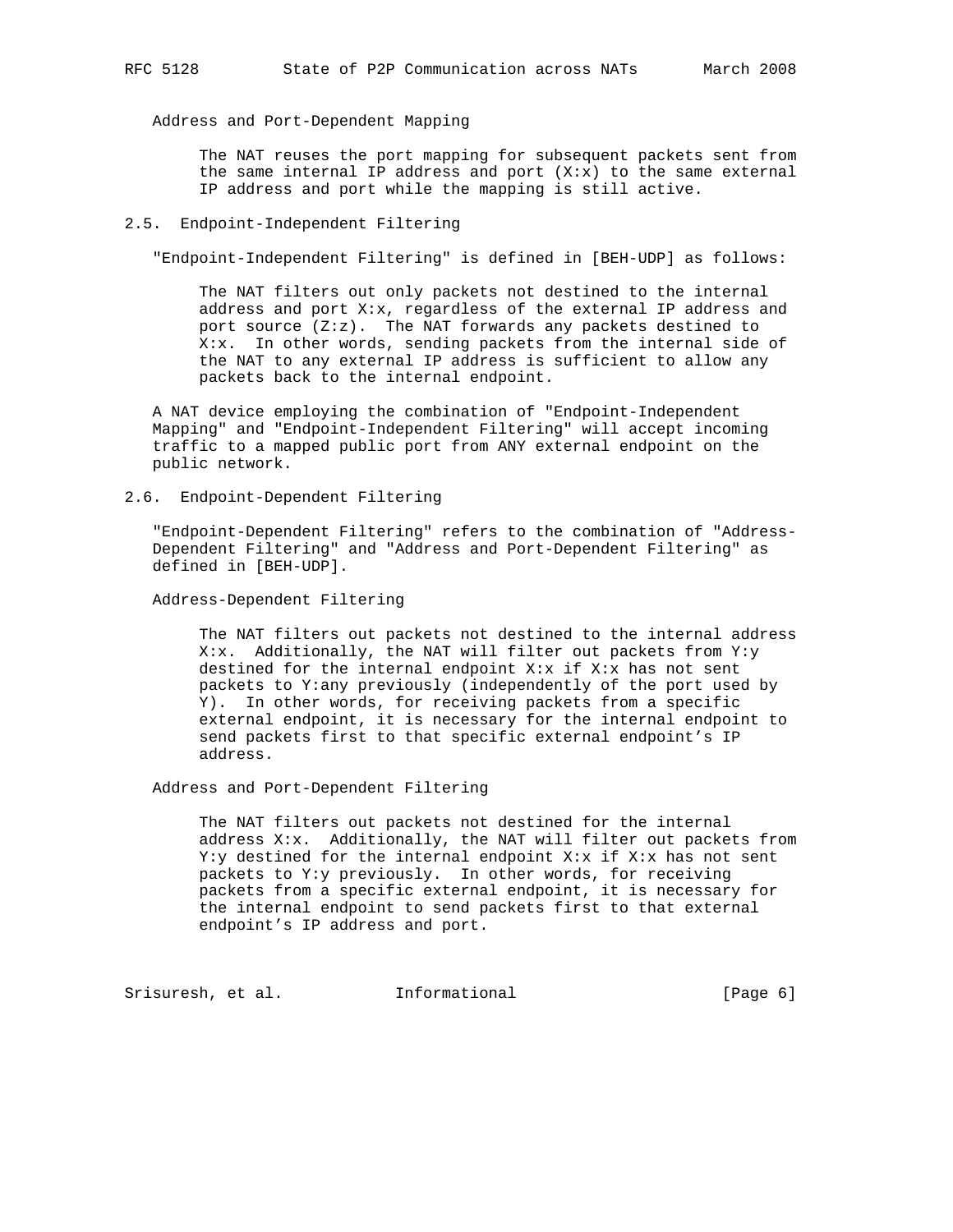A NAT device employing "Endpoint-Dependent Filtering" will accept incoming traffic to a mapped public port from only a restricted set of external endpoints on the public network.

2.7. P2P Application

 A P2P application is an application that uses the same endpoint to initiate outgoing sessions to peering hosts as well as accept incoming sessions from peering hosts. A P2P application may use multiple endpoints for peer-to-peer communication.

2.8. NAT-Friendly P2P Application

 A NAT-friendly P2P application is a P2P application that is designed to work effectively even as peering nodes are located in distinct IP address realms, connected by one or more NATs.

 One common way P2P applications establish peering sessions and remain NAT-friendly is by using a publicly addressable rendezvous server for registration and peer discovery purposes.

2.9. Endpoint-Independent Mapping NAT (EIM-NAT)

 An Endpoint-Independent Mapping NAT (EIM-NAT, for short) is a NAT device employing Endpoint-Independent Mapping. An EIM-NAT can have any type of filtering behavior. BEHAVE-compliant NAT devices are good examples of EIM-NAT devices. A NAT device employing Address- Dependent Mapping is an example of a NAT device that is not EIM-NAT.

2.10. Hairpinning

Hairpinning is defined in [BEH-UDP] as follows:

 If two hosts (called X1 and X2) are behind the same NAT and exchanging traffic, the NAT may allocate an address on the outside of the NAT for X2, called  $X2':x2'.$  If X1 sends traffic to X2':x2', it goes to the NAT, which must relay the traffic from X1 to X2. This is referred to as hairpinning.

Not all currently deployed NATs support hairpinning.

3. Techniques Used by P2P Applications to Traverse NATs

 This section reviews in detail the currently known techniques for implementing peer-to-peer communication over existing NAT devices, from the perspective of the application or protocol designer.

Srisuresh, et al. Informational [Page 7]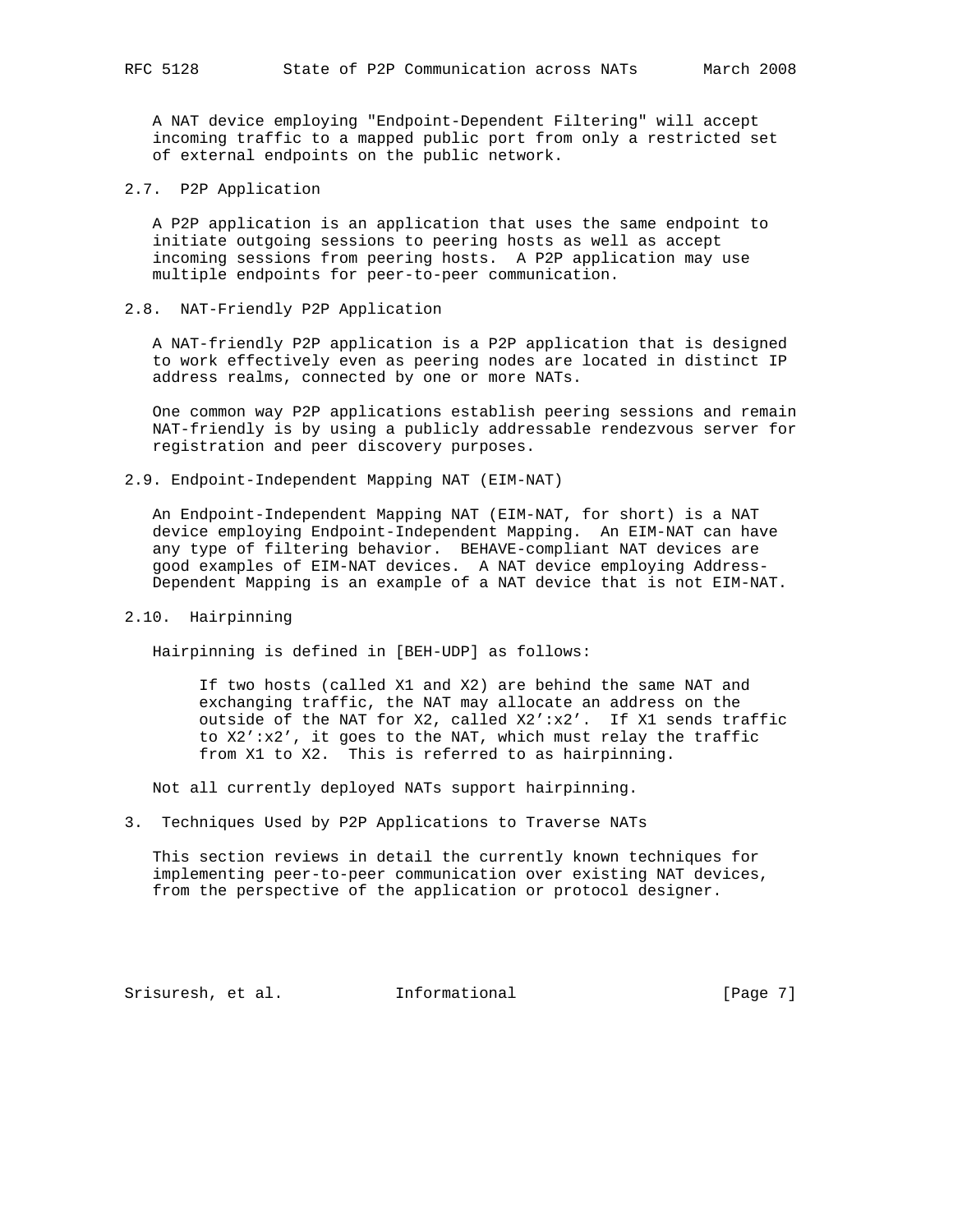# 3.1. Relaying

 The most reliable, but least efficient, method of implementing peer to-peer communication in the presence of a NAT device is to make the peer-to-peer communication look to the network like client/server communication through relaying. Consider the scenario in figure 1. Two client hosts, A and B, have each initiated TCP or UDP connections to a well-known rendezvous server S. The Rendezvous Server S has a publicly addressable IP address and is used for the purposes of registration, discovery, and relay. Hosts behind NAT register with the server. Peer hosts can discover hosts behind NATs and relay all end-to-end messages using the server. The clients reside on separate private networks, and their respective NAT devices prevent either client from directly initiating a connection to the other.



Figure 1: Use of a Relay Server to communicate with peers

 Instead of attempting a direct connection, the two clients can simply use the server S to relay messages between them. For example, to send a message to client B, client A simply sends the message to server S along its already established client/server connection, and server S then sends the message on to client B using its existing client/server connection with B.

Srisuresh, et al. 1nformational 1999 (Page 8)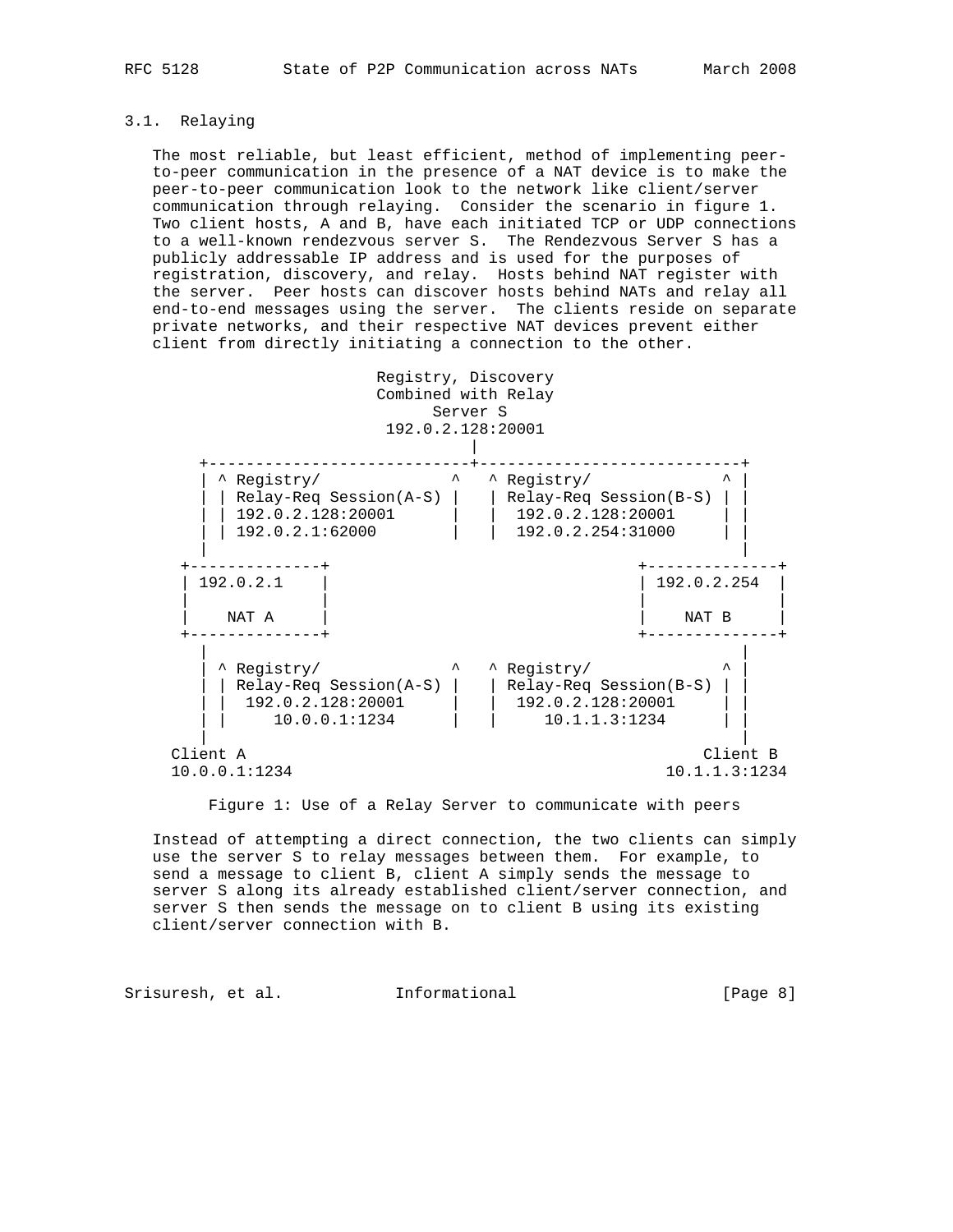This method has the advantage that it will always work as long as both clients have connectivity to the server. The enroute NAT device is not required to be EIM-NAT. The obvious disadvantages of relaying are that it consumes the server's processing power and network bandwidth, and communication latency between the peering clients is likely to be increased even if the server has sufficient I/O bandwidth and is located correctly topology-wise. The TURN protocol [TURN] defines a method of implementing application agnostic, session-oriented, packet relay in a relatively secure fashion.

### 3.2. Connection Reversal

 The following connection reversal technique for a direct communication works only when one of the peers is behind a NAT device and the other is not. For example, consider the scenario in figure 2. Client A is behind a NAT, but client B has a publicly addressable IP address. Rendezvous Server S has a publicly addressable IP address and is used for the purposes of registration and discovery. Hosts behind a NAT register their endpoints with the server. Peer hosts discover endpoints of hosts behind a NAT using the server.

Srisuresh, et al. Informational [Page 9]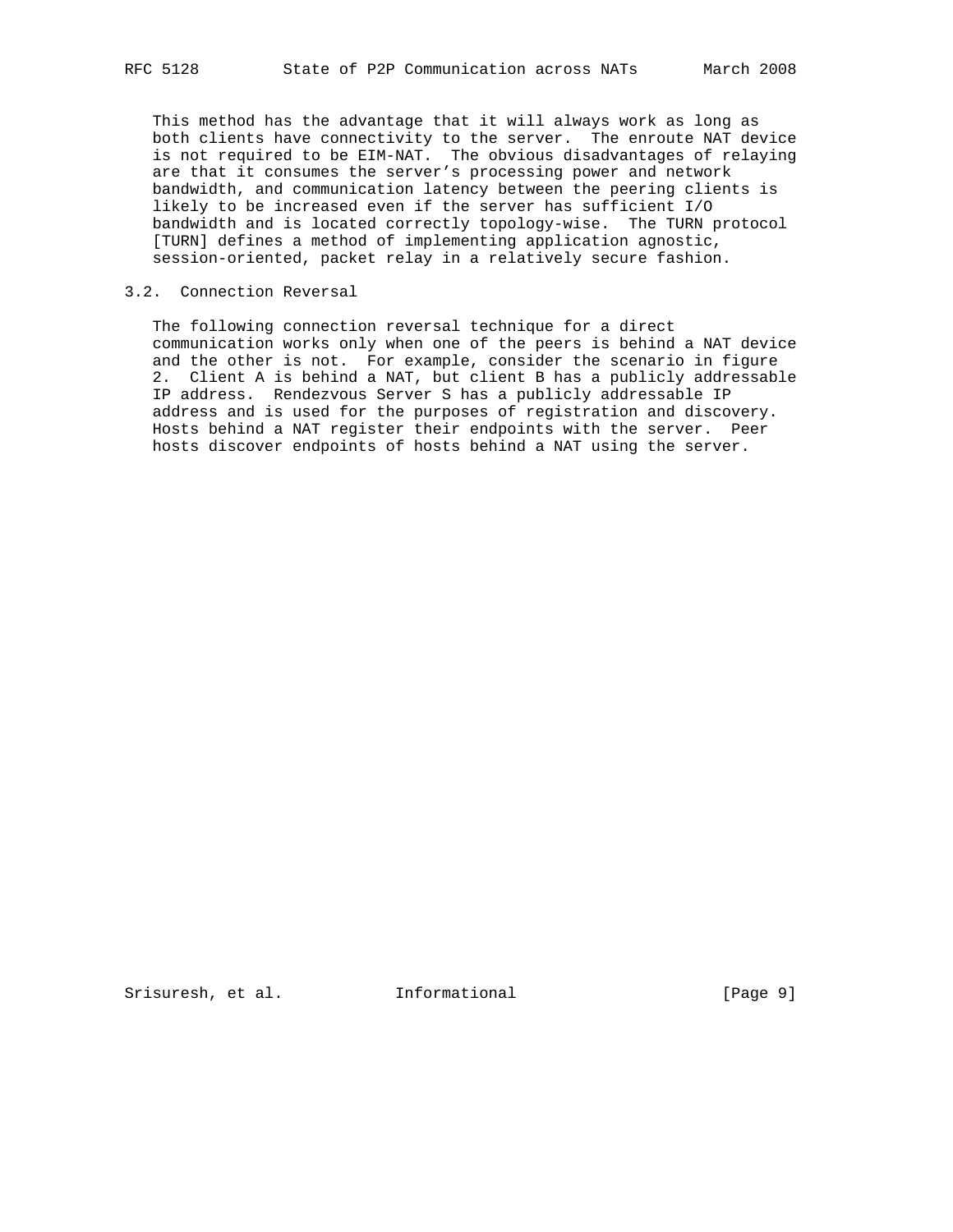Registry and Discovery Server S 192.0.2.128:20001 | +----------------------------+----------------------------+ | ^ Registry Session(A-S) ^ ^ Registry Session(B-S) ^ | | | 192.0.2.128:20001 | | 192.0.2.128:20001 | | | | 192.0.2.1:62000 | | 192.0.2.254:1234 | | | | | ^ P2P Session (A-B) ^ | P2P Session (B-A) | | | | 192.0.2.254:1234 | | 192.0.2.1:62000 | |  $\begin{array}{|c|c|c|c|c|c|c|c|} \hline &192.0.2.1:62000 && &\text{v} &192.0.2.254:1234 &&\text{v} & \hline \end{array}$  | | +--------------+ | | 192.0.2.1 | | | | | NAT A +--------------+ | | | | ^ Registry Session(A-S) ^ |  $| 192.0.2.128:20001$  |  $|$  10.0.0.1:1234 | | | ^ P2P Session (A-B) ^ |  $\begin{array}{|c|c|c|c|c|c|c|c|c|} \hline & 192.0.2.254:1234 & & \hline \end{array}$  | | 10.0.0.1:1234 | | | | Private Client A Public Client B 10.0.0.1:1234 192.0.2.254:1234

Figure 2: Connection reversal using Rendezvous server

 Client A has private IP address 10.0.0.1, and the application is using TCP port 1234. This client has established a connection with server S at public IP address 192.0.2.128 and port 20001. NAT A has assigned TCP port 62000, at its own public IP address 192.0.2.1, to serve as the temporary public endpoint address for A's session with S; therefore, server S believes that client A is at IP address 192.0.2.1 using port 62000. Client B, however, has its own permanent IP address, 192.0.2.254, and the application on B is accepting TCP connections at port 1234.

 Now suppose client B wishes to establish a direct communication session with client A. B might first attempt to contact client A either at the address client A believes itself to have, namely, 10.0.0.1:1234, or at the address of A as observed by server S, namely, 192.0.2.1:62000. In either case, the connection will fail. In the first case, traffic directed to IP address 10.0.0.1 will

Srisuresh, et al. 1nformational [Page 10]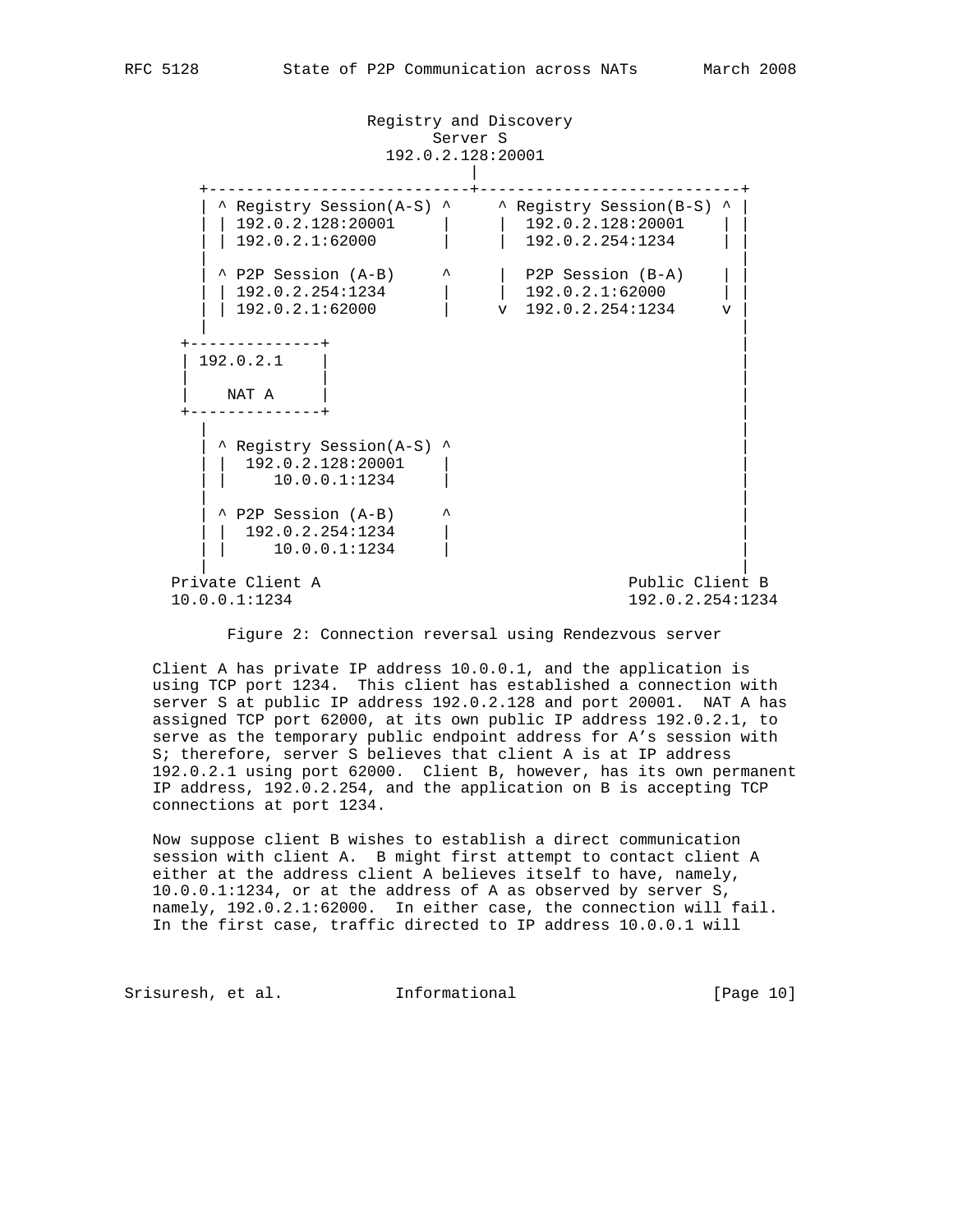simply be dropped by the network because 10.0.0.1 is not a publicly routable IP address. In the second case, the TCP SYN request from B will arrive at NAT A directed to port 62000, but NAT A will reject the connection request because only outgoing connections are allowed.

 After attempting and failing to establish a direct connection to A, client B can use server S to relay a request to client A to initiate a "reversed" connection to client B. Client A, upon receiving this relayed request through S, opens a TCP connection to client B at B's public IP address and port number. NAT A allows the connection to proceed because it is originating inside the firewall, and client B can receive the connection because it is not behind a NAT device.

 A variety of current peer-to-peer applications implement this technique. Its main limitation, of course, is that it only works so long as only one of the communicating peers is behind a NAT device. If the NAT device is EIM-NAT, the public client can contact external server S to determine the specific public endpoint from which to expect Client-A-originated connection and allow connections from just those endpoints. If the NAT device is EIM-NAT, the public client can contact the external server S to determine the specific public endpoint from which to expect connections originated by client A, and allow connections from just that endpoint. If the NAT device is not EIM-NAT, the public client cannot know the specific public endpoint from which to expect connections originated by client A. In the increasingly common case where both peers can be behind NATs, the Connection Reversal method fails. Connection Reversal is not a general solution to the peer-to-peer connection problem. If neither a "forward" nor a "reverse" connection can be established, applications often fall back to another mechanism such as relaying.

### 3.3. UDP Hole Punching

 UDP hole punching relies on the properties of EIM-NATs to allow appropriately designed peer-to-peer applications to "punch holes" through the NAT device(s) enroute and establish direct connectivity with each other, even when both communicating hosts lie behind NAT devices. When one of the hosts is behind a NAT that is not EIM-NAT, the peering host cannot predictably know the mapped endpoint to which to initiate a connection. Further, the application on the host behind non-EIM-NAT would be unable to reuse an already established endpoint mapping for communication with different external destinations, and the hole punching technique would fail.

 This technique was mentioned briefly in Section 5.1 of RFC 3027 [NAT-PROT], first described in [KEGEL], and used in some recent protocols [TEREDO, ICE]. Readers may refer to Section 3.4 for details on "TCP hole punching".

Srisuresh, et al. 1nformational [Page 11]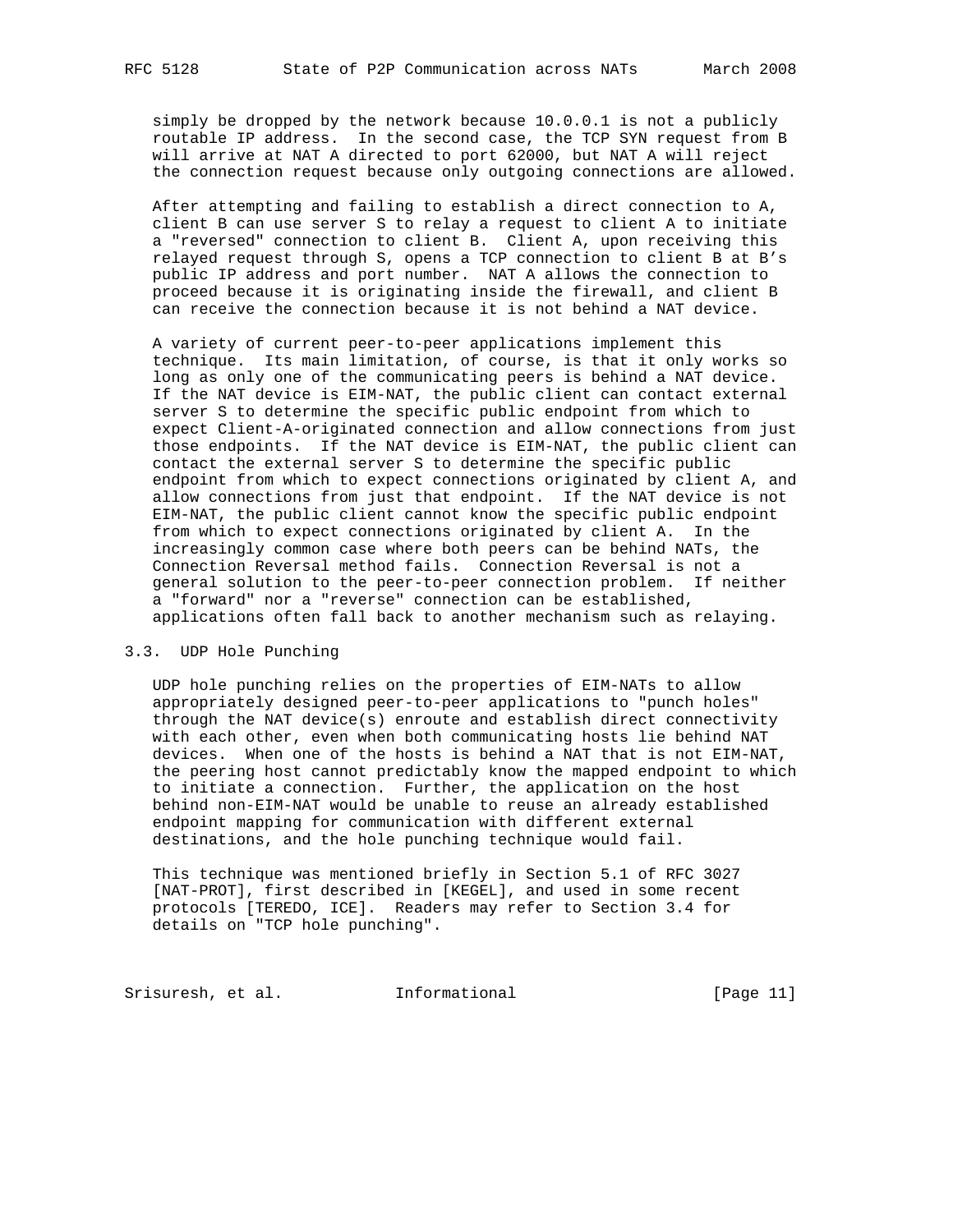We will consider two specific scenarios, and how applications are designed to handle both of them gracefully. In the first situation, representing the common case, two clients desiring direct peer-to peer communication reside behind two different NATs. In the second, the two clients actually reside behind the same NAT, but do not necessarily know that they do.

### 3.3.1. Peers behind Different NATs

 Consider the scenario in figure 3. Clients A and B both have private IP addresses and lie behind different NAT devices. Rendezvous Server S has a publicly addressable IP address and is used for the purposes of registration, discovery, and limited relay. Hosts behind a NAT register their public endpoints with the server. Peer hosts discover the public endpoints of hosts behind a NAT using the server. Unlike in Section 3.1, peer hosts use the server to relay just connection initiation control messages, instead of end-to-end messages.

 The peer-to-peer application running on clients A and B use UDP port 1234. The rendezvous server S uses UDP port 20001. A and B have each initiated UDP communication sessions with server S, causing NAT A to assign its own public UDP port 62000 for A's session with S, and causing NAT B to assign its port 31000 to B's session with S, respectively.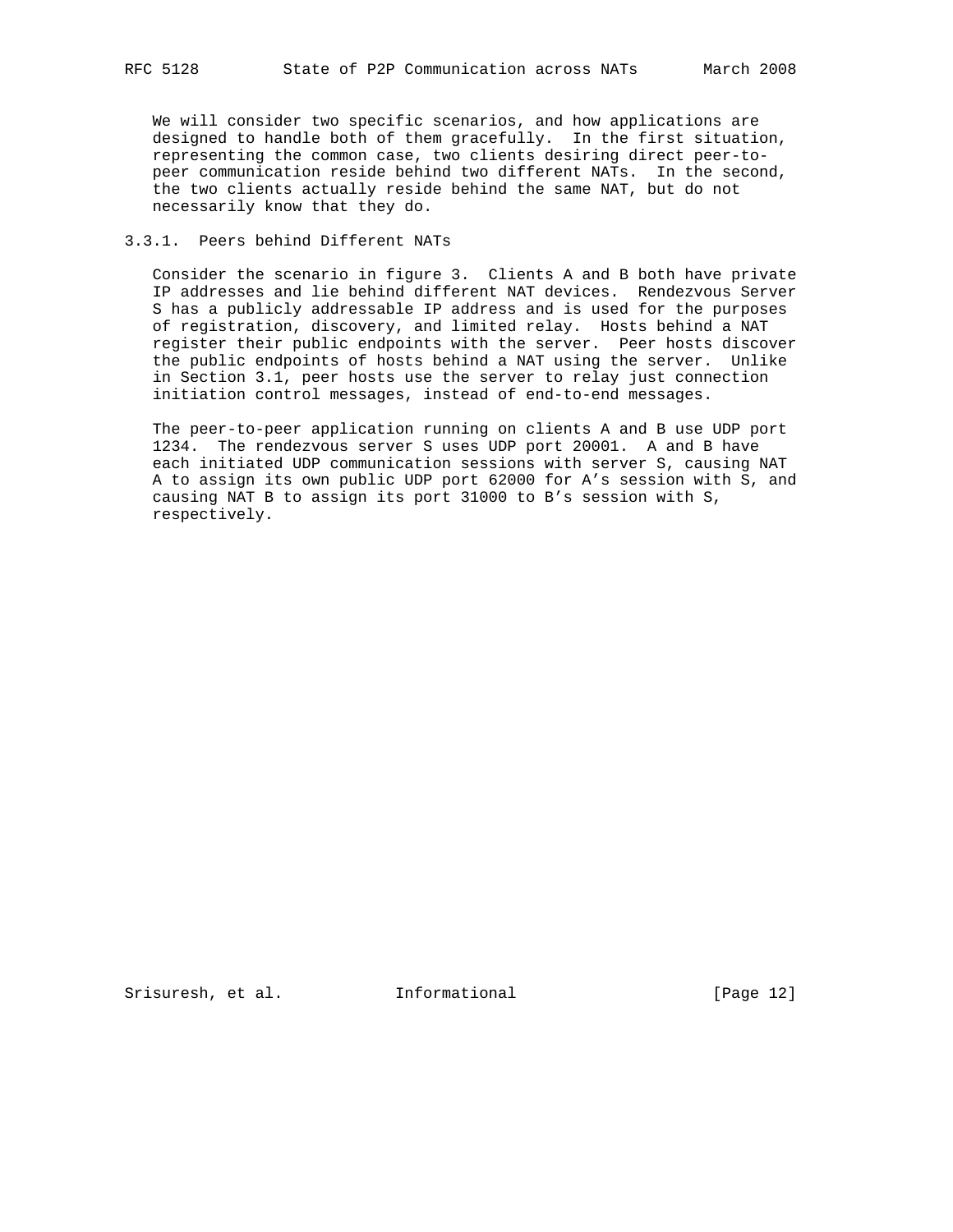Registry and Discovery Combined with Limited Relay Server S 192.0.2.128:20001 | +----------------------------+----------------------------+ | ^ Registry Session(A-S) ^ ^ Registry Session(B-S) ^ | | | 192.0.2.128:20001 | | 192.0.2.128:20001 | | | | 192.0.2.1:62000 | | 192.0.2.254:31000 | | | |  $\vert$  ^ P2P Session (A-B)  $\vert$  ^  $\vert$  ^ P2P Session (B-A)  $\vert$  ^  $\vert$  | | 192.0.2.254:31000 | | 192.0.2.1:62000 | | | | 192.0.2.1:62000 | | 192.0.2.254:31000 | | | | +--------------+ +--------------+ | 192.0.2.1 | | 192.0.2.254 | | | | | | EIM-NAT A | | EIM-NAT B | +--------------+ +--------------+ | | | ^ Registry Session(A-S) ^ ^ Registry Session(B-S) ^ | | | 192.0.2.128:20001 | | 192.0.2.128:20001 | |  $\begin{array}{|c|c|c|c|c|c|c|c|c|} \hline \rule{0.2cm}{0.2cm} & \rule{0.2cm}{0.2cm} & \rule{0.2cm}{0.2cm} & \rule{0.2cm}{0.2cm} & \rule{0.2cm}{0.2cm} & \rule{0.2cm}{0.2cm} & \rule{0.2cm}{0.2cm} & \rule{0.2cm}{0.2cm} & \rule{0.2cm}{0.2cm} & \rule{0.2cm}{0.2cm} & \rule{0.2cm}{0.2cm} & \rule{0.2cm}{0.2cm} & \rule{0.2cm}{0.2cm} & \rule{0.2cm}{0.$  | |  $\vert$  ^ P2P Session (A-B)  $\vert$  ^  $\vert$  ^ P2P Session (B-A)  $\vert$  ^  $\vert$  | | 192.0.2.254:31000 | | 192.0.2.1:62000 | | | | 10.0.0.1:1234 | | 10.1.1.3:1234 | | | | Client A Client B 10.0.0.1:1234 10.1.1.3:1234

Figure 3: UDP Hole Punching to set up direct connectivity

 Now suppose that client A wants to establish a UDP communication session directly with client B. If A simply starts sending UDP messages to B's public endpoint 192.0.2.254:31000, then NAT B will typically discard these incoming messages (unless it employs Endpoint-Independent Filtering), because the source address and port number do not match those of S, with which the original outgoing session was established. Similarly, if B simply starts sending UDP messages to A's public endpoint, then NAT A will typically discard these messages.

 Suppose A starts sending UDP messages to B's public endpoint, and simultaneously relays a request through server S to B, asking B to start sending UDP messages to A's public endpoint. A's outgoing messages directed to B's public endpoint (192.0.2.254:31000) cause EIM-NAT A to open up a new communication session between A's private

Srisuresh, et al. 1nformational [Page 13]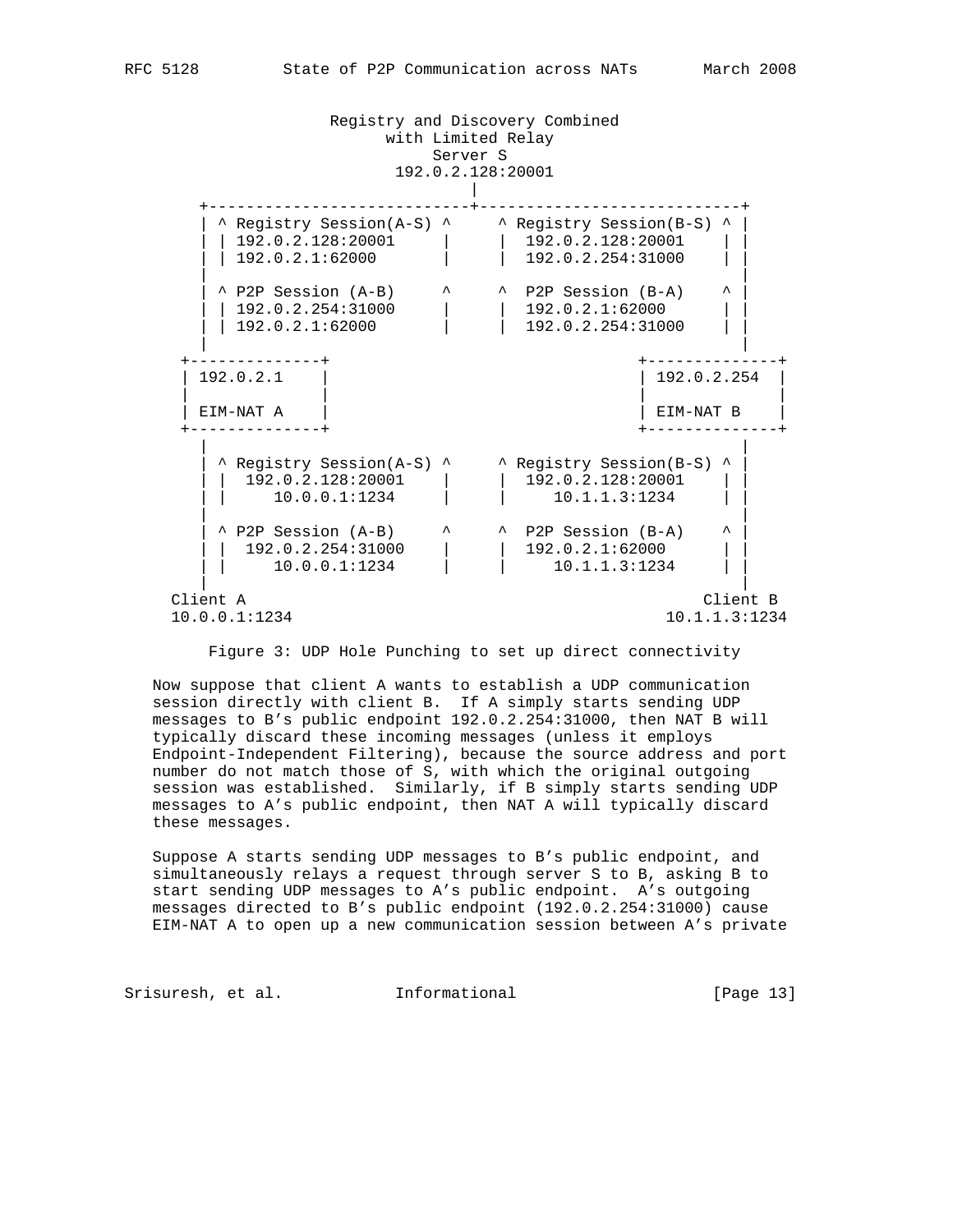endpoint and B's public endpoint. At the same time, B's messages to A's public endpoint (192.0.2.1:62000) cause EIM-NAT B to open up a new communication session between B's private endpoint and A's public endpoint. Once the new UDP sessions have been opened up in each direction, clients A and B can communicate with each other directly without further burden on the server S. Server S, which helps with relaying connection initiation requests to peer nodes behind NAT devices, ends up like an "introduction" server to peer hosts.

 The UDP hole punching technique has several useful properties. Once a direct peer-to-peer UDP connection has been established between two clients behind NAT devices, either party on that connection can in turn take over the role of "introducer" and help the other party establish peer-to-peer connections with additional peers, minimizing the load on the initial introduction server S. The application does not need to attempt to detect the kind of NAT device it is behind, since the procedure above will establish peer-to-peer communication channels equally well if either or both clients do not happen to be behind a NAT device. The UDP hole punching technique even works automatically with multiple NATs, where one or both clients are distant from the public Internet via two or more levels of address translation.

### 3.3.2. Peers behind the Same NAT

 Now consider the scenario in which the two clients (probably unknowingly) happen to reside behind the same EIM-NAT, and are therefore located in the same private IP address space, as in figure 4. A well-known Rendezvous Server S has a publicly addressable IP address and is used for the purposes of registration, discovery, and limited relay. Hosts behind the NAT register with the server. Peer hosts discover hosts behind the NAT using the server and relay messages using the server. Unlike in Section 3.1, peer hosts use the server to relay just control messages, instead of all end-to-end messages.

 Client A has established a UDP session with server S, to which the common EIM-NAT has assigned public port number 62000. Client B has similarly established a session with S, to which the EIM-NAT has assigned public port number 62001.

Srisuresh, et al. Informational [Page 14]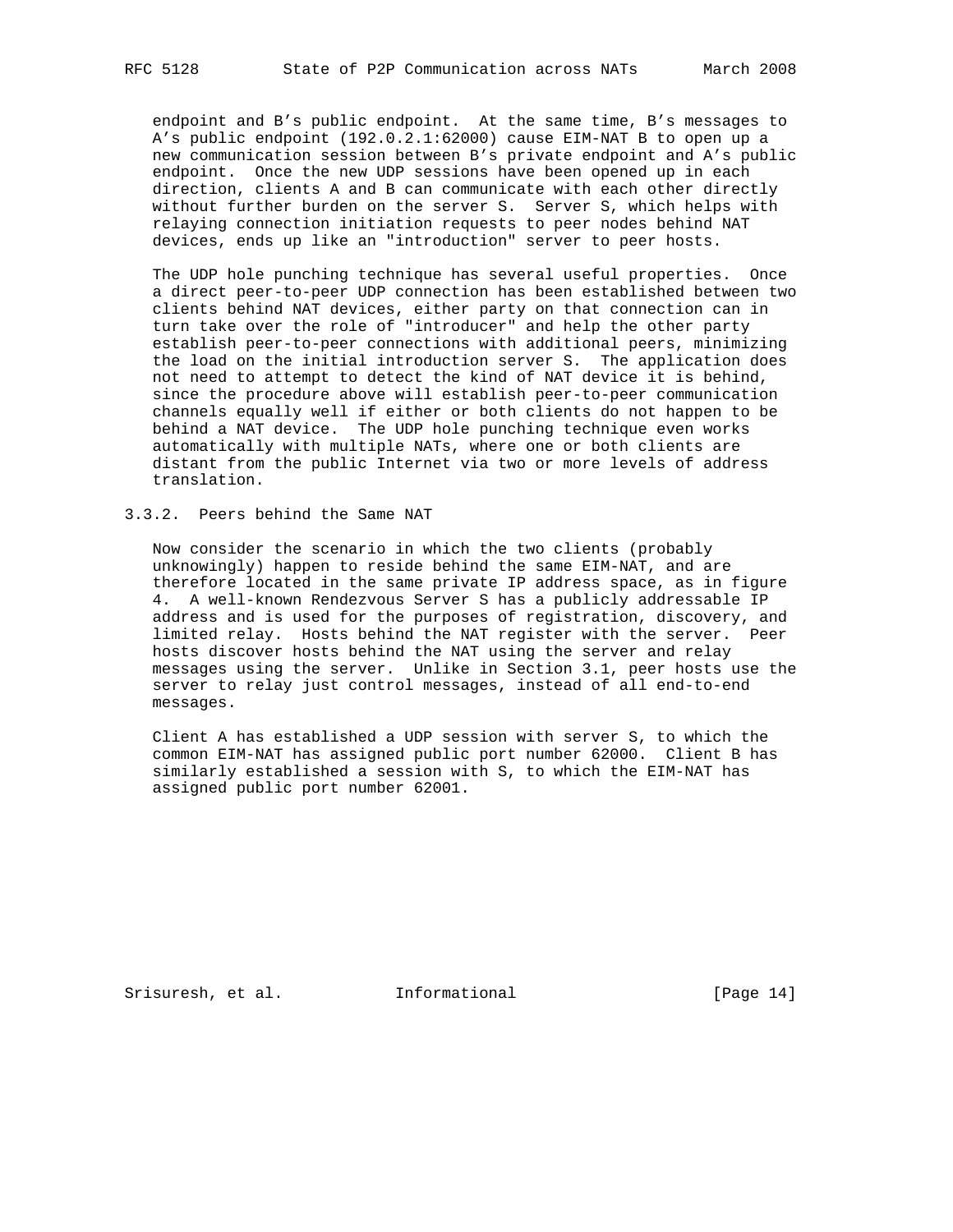Registry and Discovery Combined with Limited Relay Server S 192.0.2.128:20001 | ^ Registry Session(A-S) ^ | ^ Registry Session(B-S) ^ | 192.0.2.128:20001 | | 192.0.2.128:20001 | | | 192.0.2.128:20001 | | 192.0.2.1:62000 | | | 192.0.2.1:62001 | | +--------------+  $| 192.0.2.1$  | | | EIM-NAT | +--------------+ | +-----------------------------+----------------------------+  $\vert$  ^ Registry Session(A-S) ^  $\vert$  ^ Registry Session(B-S) ^  $\vert$  | | 192.0.2.128:20001 | | 192.0.2.128:20001 | | | | 10.0.0.1:1234 | | 10.1.1.3:1234 | | | |  $\vert$  ^ P2P Session-try1(A-B) ^  $\vert$  ^ P2P Session-try1(B-A) ^  $\vert$  $\begin{array}{|c|c|c|c|c|c|c|c|c|} \hline & 192.0.2.1:62001 & & & & \hline & 192.0.2.1:62000 & & & \hline \end{array}$  $\begin{array}{|c|c|c|c|c|c|c|c|c|} \hline \end{array}$  10.0.0.1:1234 | | 10.1.1.3:1234 | |  $\vert$  ^ P2P Session-try2(A-B) ^  $\vert$  ^ P2P Session-try2(B-A) ^  $\vert$  | | 10.1.1.3:1234 | | 10.0.0.1:1234 | |  $\left.\begin{matrix} 10.1.1.3\colon\!\!\!\!1234\ 10.0.0.1\colon\!\!\!\!1234 \end{matrix}\right.\quad\quad \left.\begin{matrix} \phantom{00} \phantom{0} \phantom{0} \phantom{0} \phantom{0} \phantom{0} \phantom{0} \end{matrix}\right\vert \qquad \quad \left.\begin{matrix} 10.0.0.1\colon\!\!\!\!1234\ 10.1.1.3\colon\!\!\!\!1234 \end{matrix}\right\vert$ 

 Client A Client B 10.0.0.1:1234 10.1.1.3:1234

Figure 4: Use of local and public endpoints to communicate with peers

| |

 Suppose that A and B use the UDP hole punching technique as outlined above to establish a communication channel using server S as an introducer. Then A and B will learn each other's public endpoints as observed by server S, and start sending each other messages at those public endpoints. The two clients will be able to communicate with each other this way as long as the NAT allows hosts on the internal network to open translated UDP sessions with other internal hosts and not just with external hosts. This situation is referred to as "Hairpinning", because packets arriving at the NAT from the private network are translated and then looped back to the private network rather than being passed through to the public network.

 For example, consider P2P session-try1 above. When A sends a UDP packet to B's public endpoint, the packet initially has a source endpoint of 10.0.0.1:1234 and a destination endpoint of

Srisuresh, et al. 1nformational [Page 15]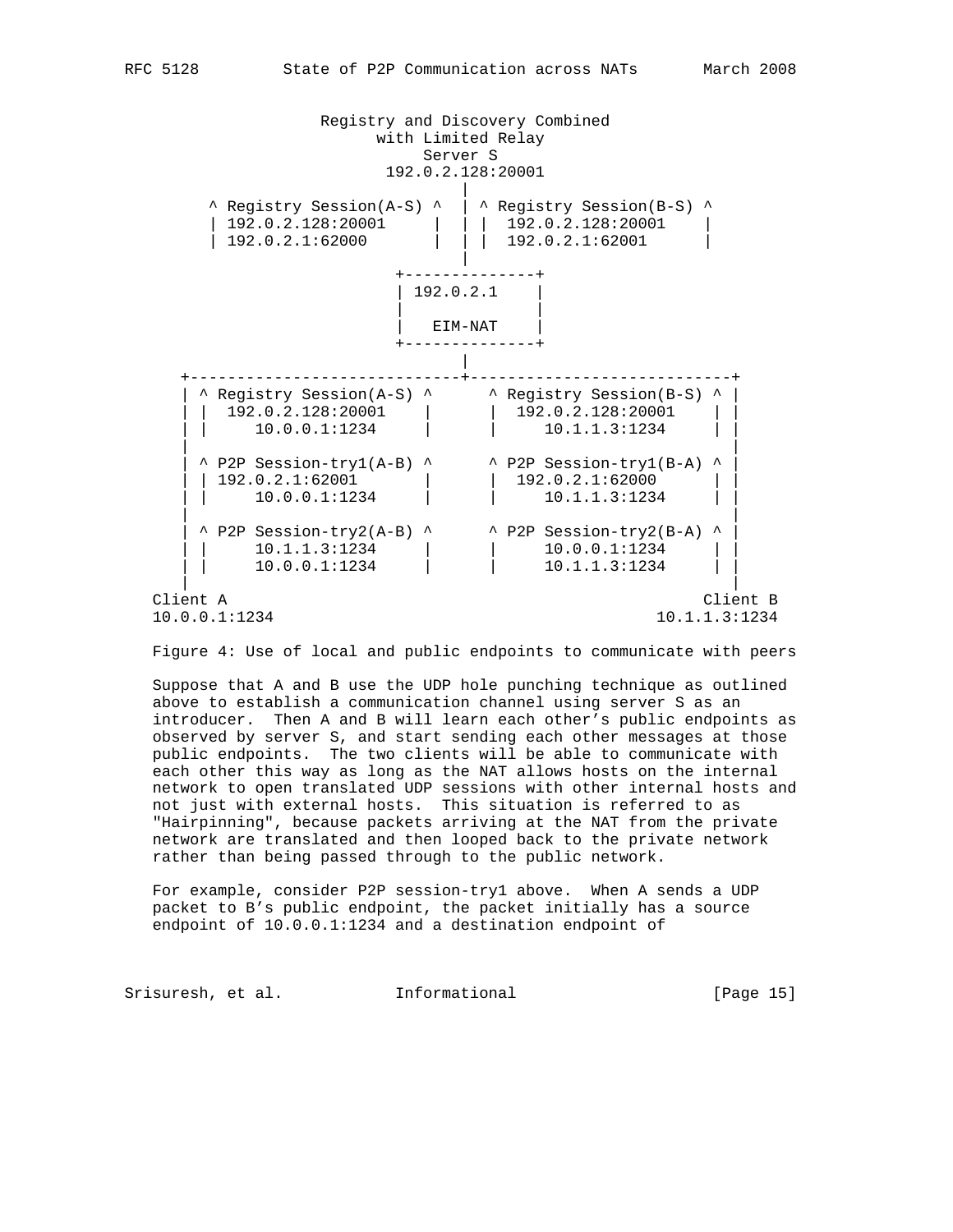192.0.2.1:62001. The NAT receives this packet, translates it to have a source endpoint of 192.0.2.1:62000 and a destination endpoint of 10.1.1.3:1234, and then forwards it on to B.

 Even if the NAT device supports hairpinning, this translation and forwarding step is clearly unnecessary in this situation, and adds latency to the dialog between A and B, besides burdening the NAT. The solution to this problem is straightforward and is described as follows.

 When A and B initially exchange address information through the Rendezvous server S, they include their own IP addresses and port numbers as "observed" by themselves, as well as their public endpoints as observed by S. The clients then simultaneously start sending packets to each other at each of the alternative addresses they know about, and use the first address that leads to successful communication. If the two clients are behind the same NAT, as is the case in figure 4 above, then the packets directed to their private endpoints (as attempted using P2P session-try2) are likely to arrive first, resulting in a direct communication channel not involving the NAT. If the two clients are behind different NATs, then the packets directed to their private endpoints will fail to reach each other at all, but the clients will hopefully establish connectivity using their respective public endpoints. It is important that these packets be authenticated in some way, however, since in the case of different NATs it is entirely possible for A's messages directed at B's private endpoint to reach some other, unrelated node on A's private network, or vice versa.

 The [ICE] protocol employs this technique effectively, in that multiple candidate endpoints (both private and public) are communicated between peering end hosts during an offer/answer exchange. Endpoints that offer the most efficient end-to-end connection(s) are selected eventually for end-to-end data transfer.

### 3.3.3. Peers Separated by Multiple NATs

 In some topologies involving multiple NAT devices, it is not possible for two clients to establish an "optimal" P2P route between them without specific knowledge of the topology. Consider for example the scenario in figure 5.

Srisuresh, et al. Informational [Page 16]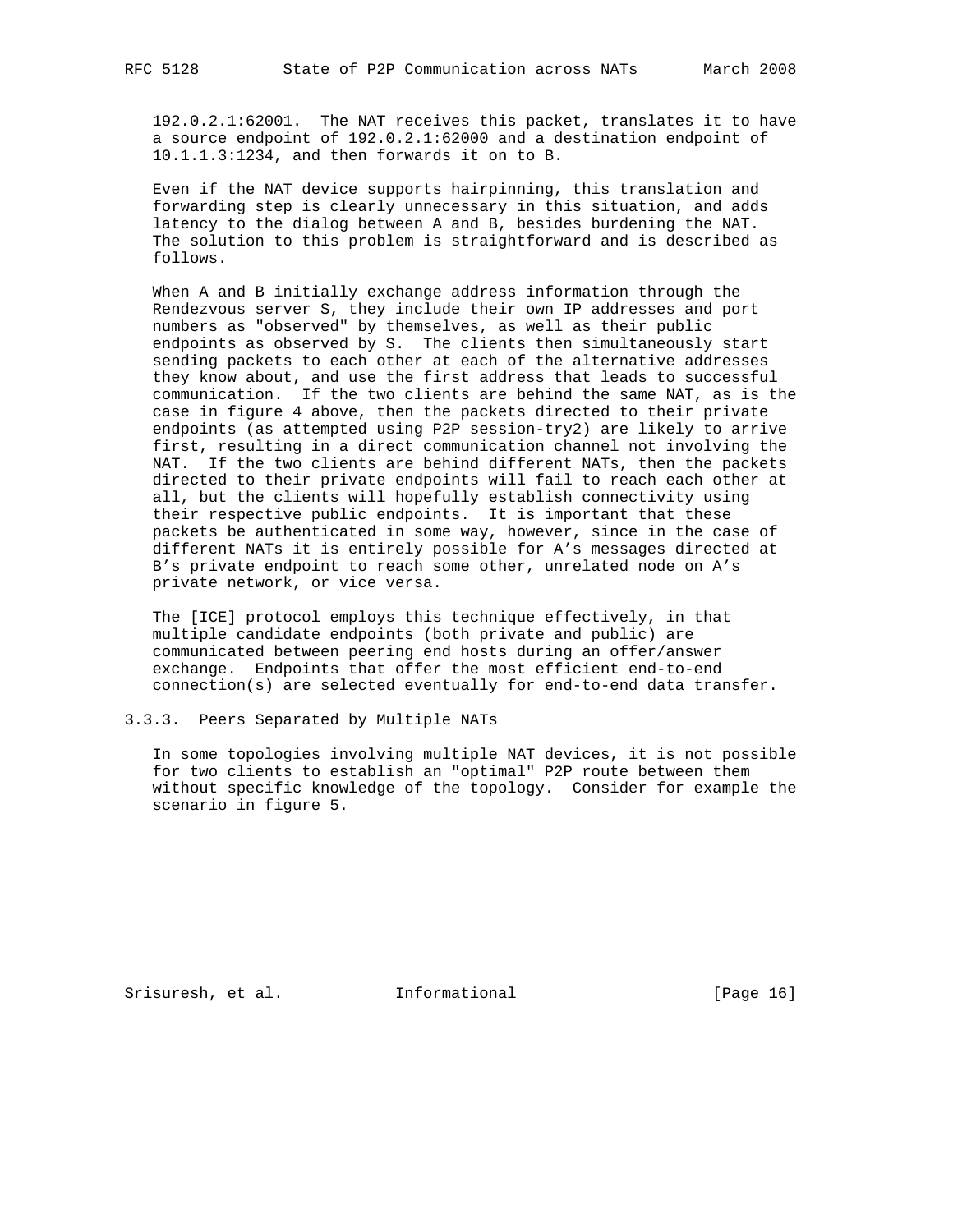Registry and Discovery Combined with Limited Relay Server S 192.0.2.128:20001 | ^ Registry Session(A-S) ^ | ^ Registry Session(B-S) ^  $\begin{array}{|c|c|c|c|c|c|c|c|} \hline 192.0.2.128:20201 & & & 192.0.2.128:20001 & & & \hline 192.0.2.1:62001 & & & & \hline \end{array}$  $\begin{array}{|c|c|c|c|c|} \hline &\text{\textbf{1}}&\text{\textbf{1}}&\text{\textbf{1}}&\text{\textbf{22}}&\text{\textbf{0}}&\text{\textbf{0}}&\text{\textbf{1}}&\text{\textbf{0}}&\text{\textbf{0}}&\text{\textbf{0}}&\text{\textbf{1}}&\text{\textbf{0}}&\text{\textbf{0}}&\text{\textbf{0}}&\text{\textbf{0}}&\text{\textbf{0}}&\text{\textbf{0}}&\text{\textbf{0}}&\text{\textbf{0}}&\text{\textbf{0}}&\text{\textbf{0}}&\text{\textbf{0}}&$  | +--------------+  $| 192.0.2.1$  | | | EIM-NAT X | | (Supporting | | Hairpinning) | +--------------+ | +----------------------------+----------------------------+ | ^ Registry Session(A-S) ^ ^ Registry Session(B-S) ^ | | | 192.0.2.128:20001 | | 192.0.2.128:20001 | | | | 192.168.1.1:30000 | | 192.168.1.2:31000 | | | |  $\vert$  ^ P2P Session (A-B)  $\vert$  ^  $\vert$  ^ P2P Session (B-A)  $\vert$  ^  $\vert$  | | 192.0.2.1:62001 | | 192.0.2.1:62000 | | | | 192.168.1.1:30000 | | 192.168.1.2:31000 | | | | +--------------+ +--------------+ | 192.168.1.1 | | 192.168.1.2 | | | | | | EIM-NAT A | | EIM-NAT B | +--------------+ +--------------+ | | | ^ Registry Session(A-S) ^ ^ Registry Session(B-S) ^ | | | 192.0.2.128:20001 | | 192.0.2.128:20001 | | | | 10.0.0.1:1234 | | 10.1.1.3:1234 | | | |  $\vert$  ^ P2P Session (A-B)  $\vert$  ^  $\vert$  ^ P2P Session (B-A)  $\vert$  ^  $\vert$  | | 192.0.2.1:62001 | | 192.0.2.1:62000 | | | | 10.0.0.1:1234 | | 10.1.1.3:1234 | | | | Client A Client B<br>  $10.0.0.1:1234$ <br>  $10.1.1.3:1234$ 10.0.0.1:1234 10.1.1.3:1234

Figure 5: Use of Hairpinning in setting up direct communication

 Suppose NAT X is an EIM-NAT deployed by a large Internet Service Provider (ISP) to multiplex many customers onto a few public IP addresses, and NATs A and B are small consumer NAT gateways deployed

Srisuresh, et al. 1nformational [Page 17]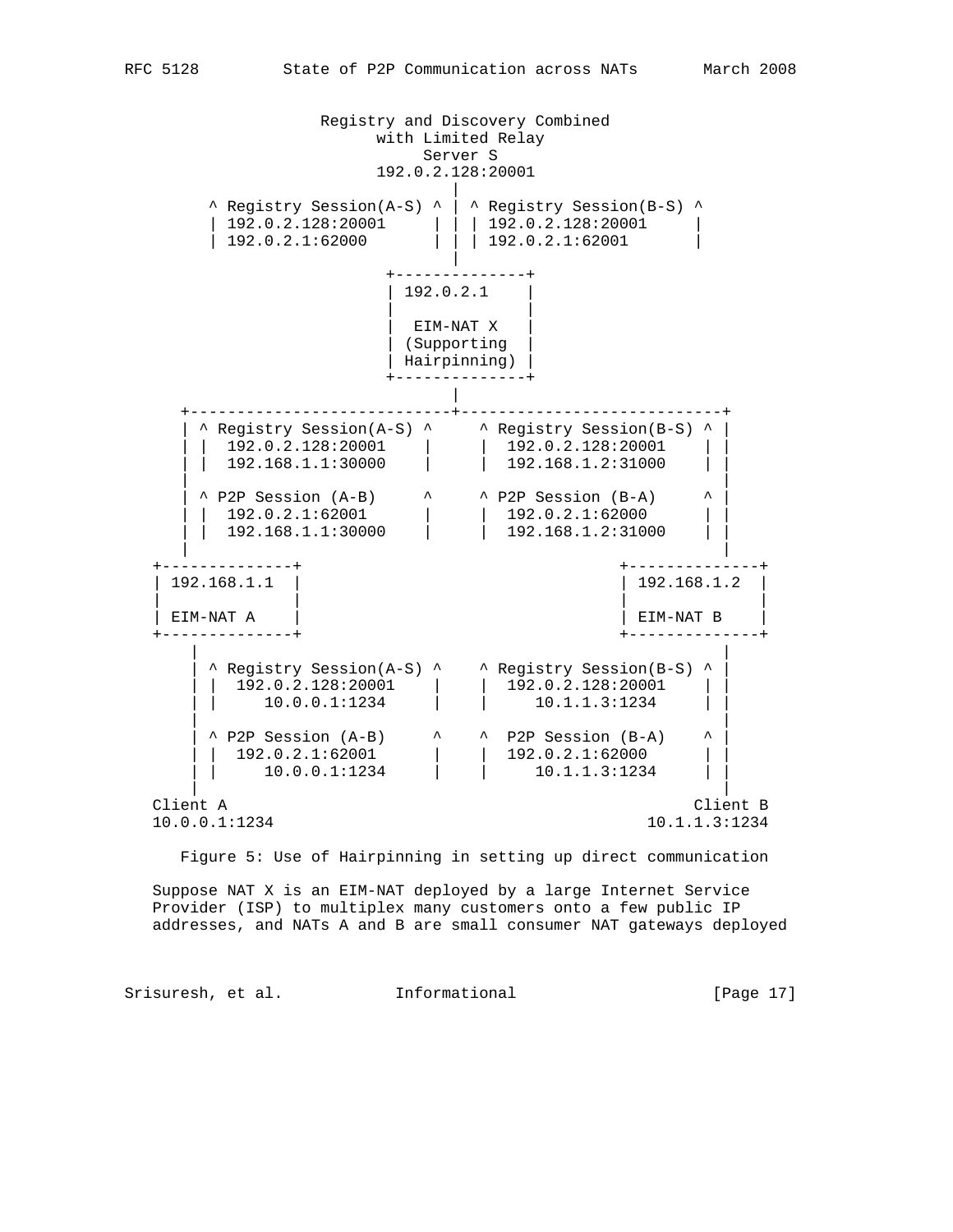independently by two of the ISP's customers to multiplex their private home networks onto their respective ISP-provided IP addresses. Only server S and NAT X have globally routable IP addresses; the "public" IP addresses used by NAT A and NAT B are actually private to the ISP's addressing realm, while client A's and B's addresses in turn are private to the addressing realms of NATs A and B, respectively. Just as in the previous section, server S is used for the purposes of registration, discovery, and limited relay. Peer hosts use the server to relay connection initiation control messages, instead of all end-to-end messages.

 Now suppose clients A and B attempt to establish a direct peer-to peer UDP connection. The optimal method would be for client A to send messages to client B's public address at NAT B, 192.168.1.2:31000 in the ISP's addressing realm, and for client B to send messages to A's public address at NAT B, namely, 192.168.1.1:30000. Unfortunately, A and B have no way to learn these addresses, because server S only sees the "global" public endpoints of the clients, 192.0.2.1:62000 and 192.0.2.1:62001. Even if A and B had some way to learn these addresses, there is still no guarantee that they would be usable because the address assignments in the ISP's private addressing realm might conflict with unrelated address assignments in the clients' private realms. The clients therefore have no choice but to use their global public endpoints as seen by S for their P2P communication, and rely on NAT X to provide hairpinning.

### 3.4. TCP Hole Punching

 In this section, we will discuss the "TCP hole punching" technique used for establishing direct TCP connection between a pair of nodes that are both behind EIM-NAT devices. Just as with UDP hole punching, TCP hole punching relies on the properties of EIM-NATs to allow appropriately designed peer-to-peer applications to "punch holes" through the NAT device and establish direct connectivity with each other, even when both communicating hosts lie behind NAT devices. This technique is also known sometimes as "Simultaneous TCP Open".

 Most TCP sessions start with one endpoint sending a SYN packet, to which the other party responds with a SYN-ACK packet. It is permissible, however, for two endpoints to start a TCP session by simultaneously sending each other SYN packets, to which each party subsequently responds with a separate ACK. This procedure is known as "Simultaneous TCP Open" technique and may be found in figure 6 of the original TCP specification ([TCP]). However, "Simultaneous TCP Open" is not implemented correctly on many systems, including NAT devices.

Srisuresh, et al. 1nformational [Page 18]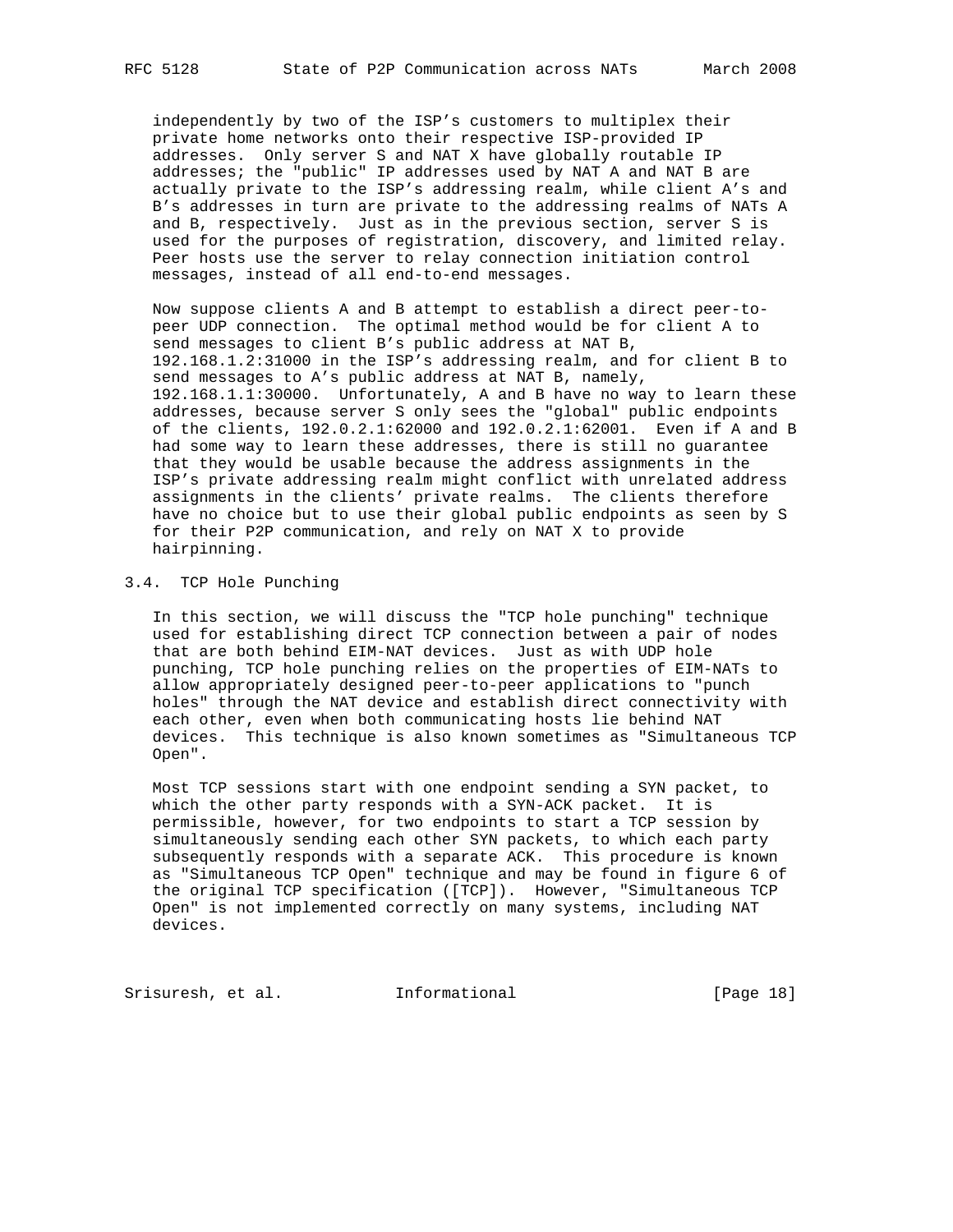If a NAT device receives a TCP SYN packet from outside the private network attempting to initiate an incoming TCP connection, the NAT device will normally reject the connection attempt by either dropping the SYN packet or sending back a TCP RST (connection reset) packet. In the case of SYN timeout or connection reset, the application endpoint will continue to resend a SYN packet, until the peer does the same from its end.

 Let us consider the case where a NAT device supports "Simultaneous TCP Open" sessions. When a SYN packet arrives with source and destination endpoints that correspond to a TCP session that the NAT device believes is already active, then the NAT device would allow the packet to pass through. In particular, if the NAT device has just recently seen and transmitted an outgoing SYN packet with the same address and port numbers, then it will consider the session active and allow the incoming SYN through. If clients A and B can each initiate an outgoing TCP connection with the other client timed so that each client's outgoing SYN passes through its local NAT device before either SYN reaches the opposite NAT device, then a working peer-to-peer TCP connection will result.

 This technique may not always work reliably for the following reason(s). If either node's SYN packet arrives at the remote NAT device too quickly (before the peering node had a chance to send the SYN packet), then the remote NAT device may either drop the SYN packet or reject the SYN with a RST packet. This could cause the local NAT device in turn to close the new NAT session immediately or initiate end-of-session timeout (refer to Section 2.6 of [NAT-TERM]) so as to close the NAT session at the end of the timeout. Even as both peering nodes simultaneously initiate continued SYN retransmission attempts, some remote NAT devices might not let the incoming SYNs through if the NAT session is in an end-of-session timeout state. This in turn would prevent the TCP connection from being established.

 In reality, the majority of NAT devices (more than 50%) support Endpoint-Independent Mapping and do not send ICMP errors or RSTs in response to unsolicited incoming SYNs. As a result, the Simultaneous TCP Open technique does work across NAT devices in the majority of TCP connection attempts ([P2P-NAT], [TCP-CHARACT]).

### 3.5. UDP Port Number Prediction

 A variant of the UDP hole punching technique exists that allows peer-to-peer UDP sessions to be created in the presence of some NATs implementing Endpoint-Dependent Mapping. This method is sometimes called the "N+1" technique [BIDIR] and is explored in detail by Takeda [SYM-STUN]. The method works by analyzing the behavior of the

Srisuresh, et al. 1nformational [Page 19]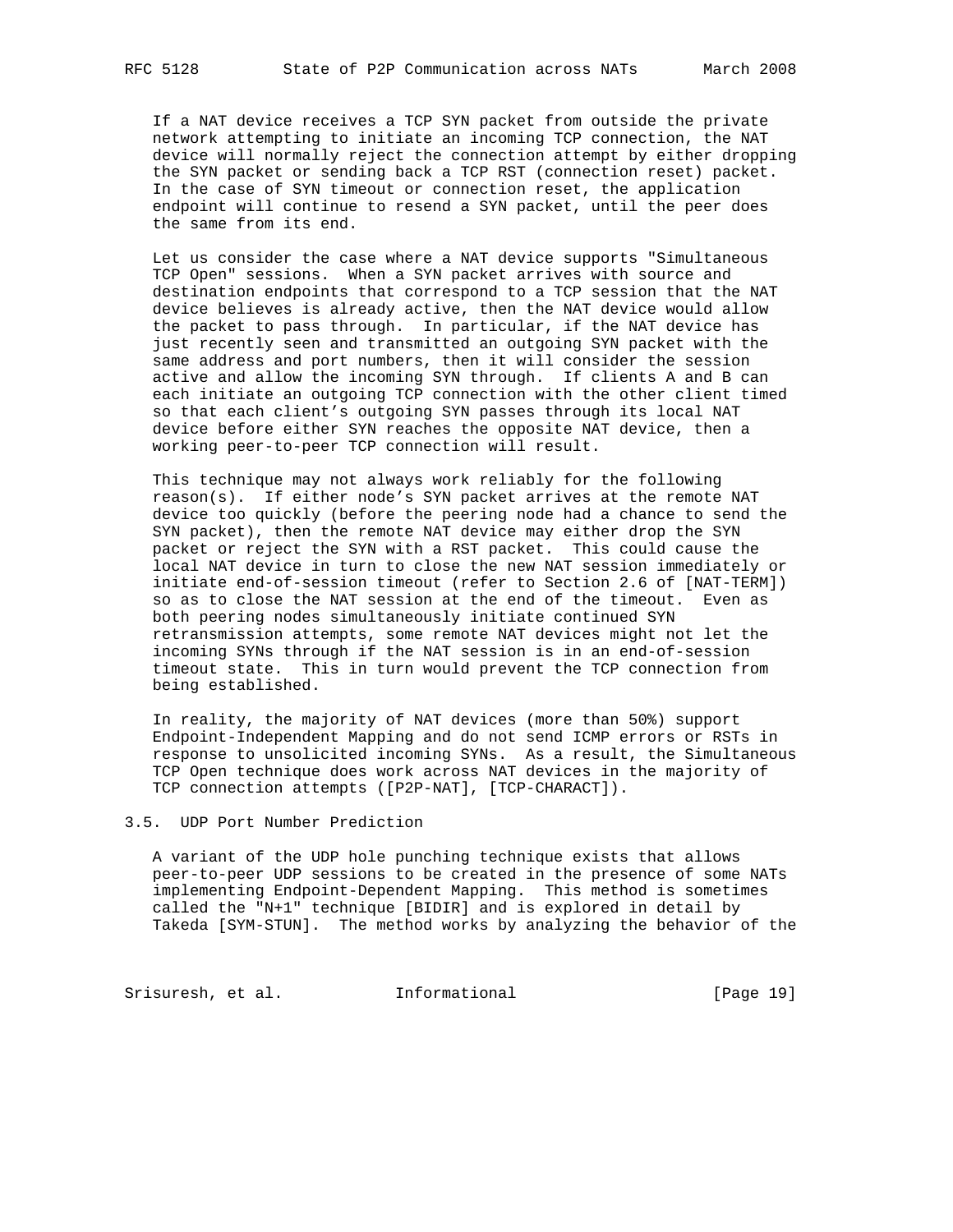NAT and attempting to predict the public port numbers it will assign to future sessions. The public ports assigned are often predictable because most NATs assign mapping ports in sequence.

 Consider the scenario in figure 6. Two clients, A and B, each behind a separate NAT, have established separate UDP connections with rendezvous server S. Rendezvous server S has a publicly addressable IP address and is used for the purposes of registration and discovery. Hosts behind a NAT register their endpoints with the server. Peer hosts discover endpoints of the hosts behind NAT using the server.



Figure 6: UDP Port Prediction to set up direct connectivity

Srisuresh, et al. Informational [Page 20]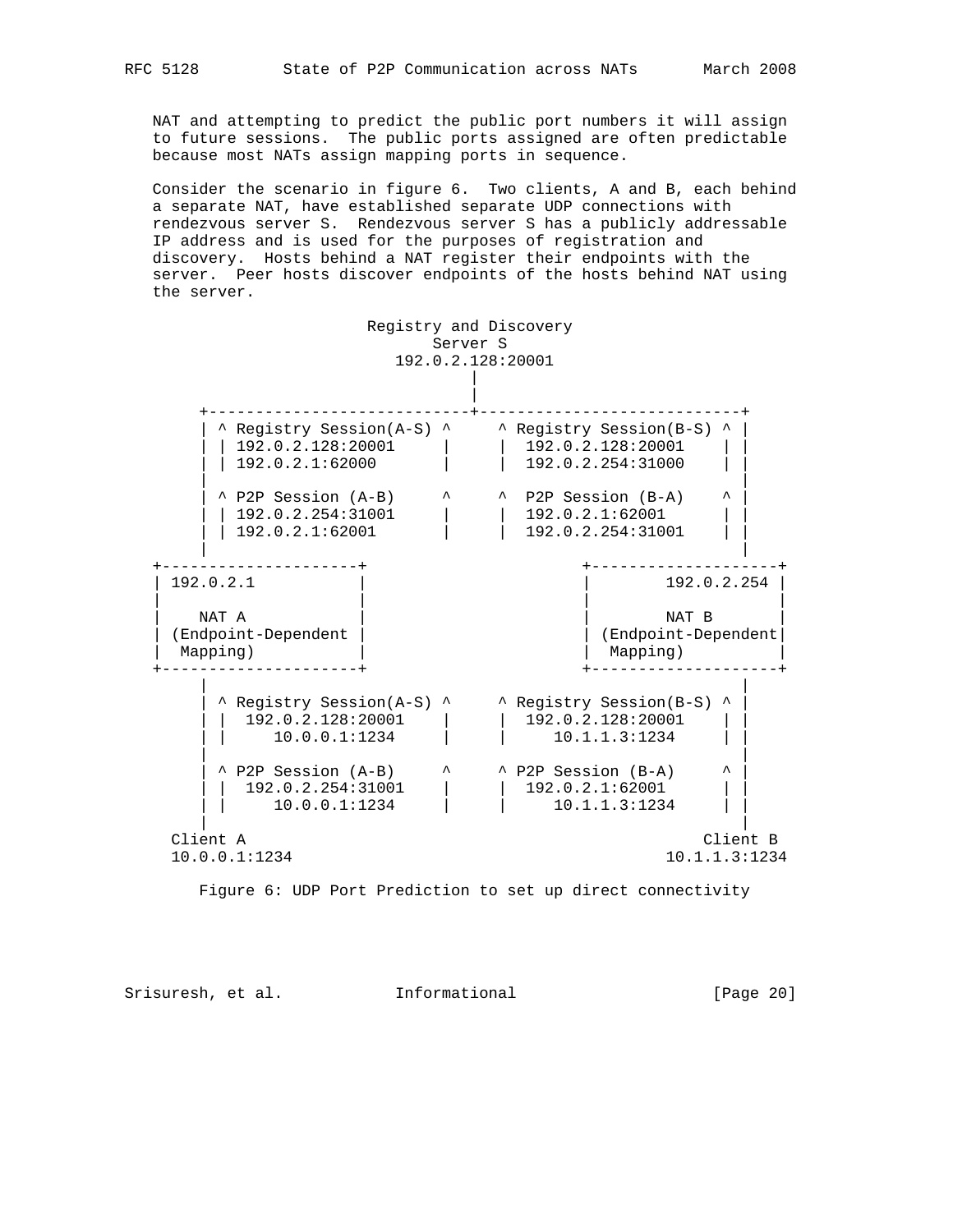NAT A has assigned its UDP port 62000 to the communication session between A and S, and NAT B has assigned its port 31000 to the session between B and S. By communicating with server S, A and B learn each other's public endpoints as observed by S. Client A now starts sending UDP messages to port 31001 at address 192.0.2.254 (note the port number increment), and client B simultaneously starts sending messages to port 62001 at address 192.0.2.1. If NATs A and B assign port numbers to new sessions sequentially, and if not much time has passed since the A-S and B-S sessions were initiated, then a working bidirectional communication channel between A and B should result. A's messages to B cause NAT A to open up a new session, to which NAT A will (hopefully) assign public port number 62001, because 62001 is next in sequence after the port number 62000 it previously assigned to the session between A and S. Similarly, B's messages to A will cause NAT B to open a new session, to which it will (hopefully) assign port number 31001. If both clients have correctly guessed the port numbers each NAT assigns to the new sessions, then a bidirectional UDP communication channel will have been established.

 Clearly, there are many things that can cause this trick to fail. If the predicted port number at either NAT already happens to be in use by an unrelated session, then the NAT will skip over that port number and the connection attempt will fail. If either NAT sometimes or always chooses port numbers non-sequentially, then the trick will fail. If a different client behind NAT A (or B, respectively) opens up a new outgoing UDP connection to any external destination after A (B) establishes its connection with S but before sending its first message to B (A), then the unrelated client will inadvertently "steal" the desired port number. This trick is therefore much less likely to work when either NAT involved is under load.

 Since in practice an application implementing this trick would still need to work even when one of the NATs employs Endpoint-Independent Mapping, the application would need to detect beforehand what kind of NAT is involved on either end and modify its behavior accordingly, increasing the complexity of the algorithm and the general brittleness of the network. Finally, port number prediction has little chance of working if either client is behind two or more levels of NAT and the NAT(s) closest to the client employs Endpoint- Dependent Mapping.

3.6. TCP Port Number Prediction

 This is a variant of the "TCP Hole Punching" technique to set up direct peer-to-peer TCP sessions across NATs employing Address- Dependent Mapping.

Srisuresh, et al. Informational [Page 21]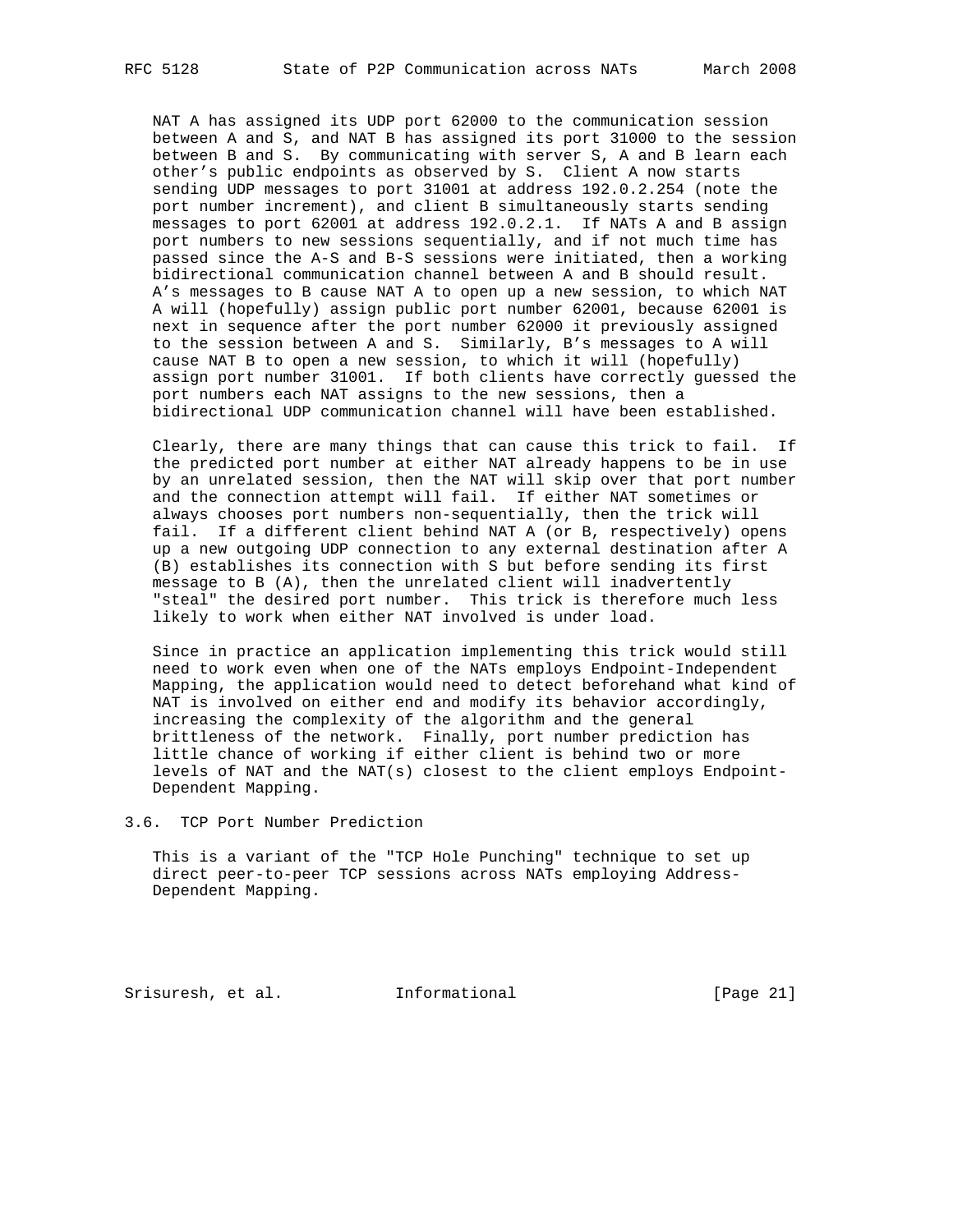Unfortunately, this trick may be even more fragile and timing sensitive than the UDP port number prediction trick described earlier. First, predicting the public port a NAT would assign could be wrong. In addition, if either client's SYN arrives at the opposite NAT device too quickly, then the remote NAT device may reject the SYN with a RST packet, causing the local NAT device in turn to close the new session and make future SYN retransmission attempts using the same port numbers futile.

4. Recent Work on NAT Traversal

 [P2P-NAT] has a detailed discussion on the UDP and TCP hole punching techniques for NAT traversal. [P2P-NAT] also lists empirical results from running a test program [NAT-CHECK] across a number of commercial NAT devices. The results indicate that UDP hole punching works widely on more than 80% of the NAT devices, whereas TCP hole punching works on just over 60% of the NAT devices tested. The results also indicate that TCP or UDP hairpinning is not yet widely available on commercial NAT devices, as less than 25% of the devices passed the tests ([NAT-CHECK]) for Hairpinning. Readers may also refer to [JENN-RESULT] and [SAIK-RESULT] for empirical test results in classifying publicly available NAT devices. [JENN-RESULT] provides results of NAT classification using tests spanning across different IP protocols. [SAIK-RESULT] focuses exclusively on classifying NAT devices by the TCP behavioral characteristics.

 [TCP-CHARACT] and [NAT-BLASTER] focus on TCP hole punching, exploring and comparing several alternative approaches. [NAT-BLASTER] takes an analytical approach, analyzing different cases of observed NAT behavior and ways applications might address them. [TCP-CHARACT] adopts a more empirical approach, measuring the commonality of different types of NAT behavior relevant to TCP hole punching. This work finds that using more sophisticated techniques than those used in [P2P-NAT], up to 88% of currently deployed NATs can support TCP hole punching.

 [TEREDO] is a NAT traversal service that uses relay technology to connect IPv4 nodes behind NAT devices to IPv6 nodes, external to the NAT devices. [TEREDO] provides for peer communication across NAT devices by tunneling packets over UDP, across the NAT device(s) to a relay node. Teredo relays act as Rendezvous servers to relay traffic from private IPv4 nodes to the nodes in the external realm and vice versa.

 [ICE] is a NAT traversal protocol for setting up media sessions between peer nodes for a class of multi-media applications. [ICE] requires peering nodes to run the Simple Traversal of the UDP Protocol through NAT (STUN) protocol [STUN] on the same port number

Srisuresh, et al. 1nformational [Page 22]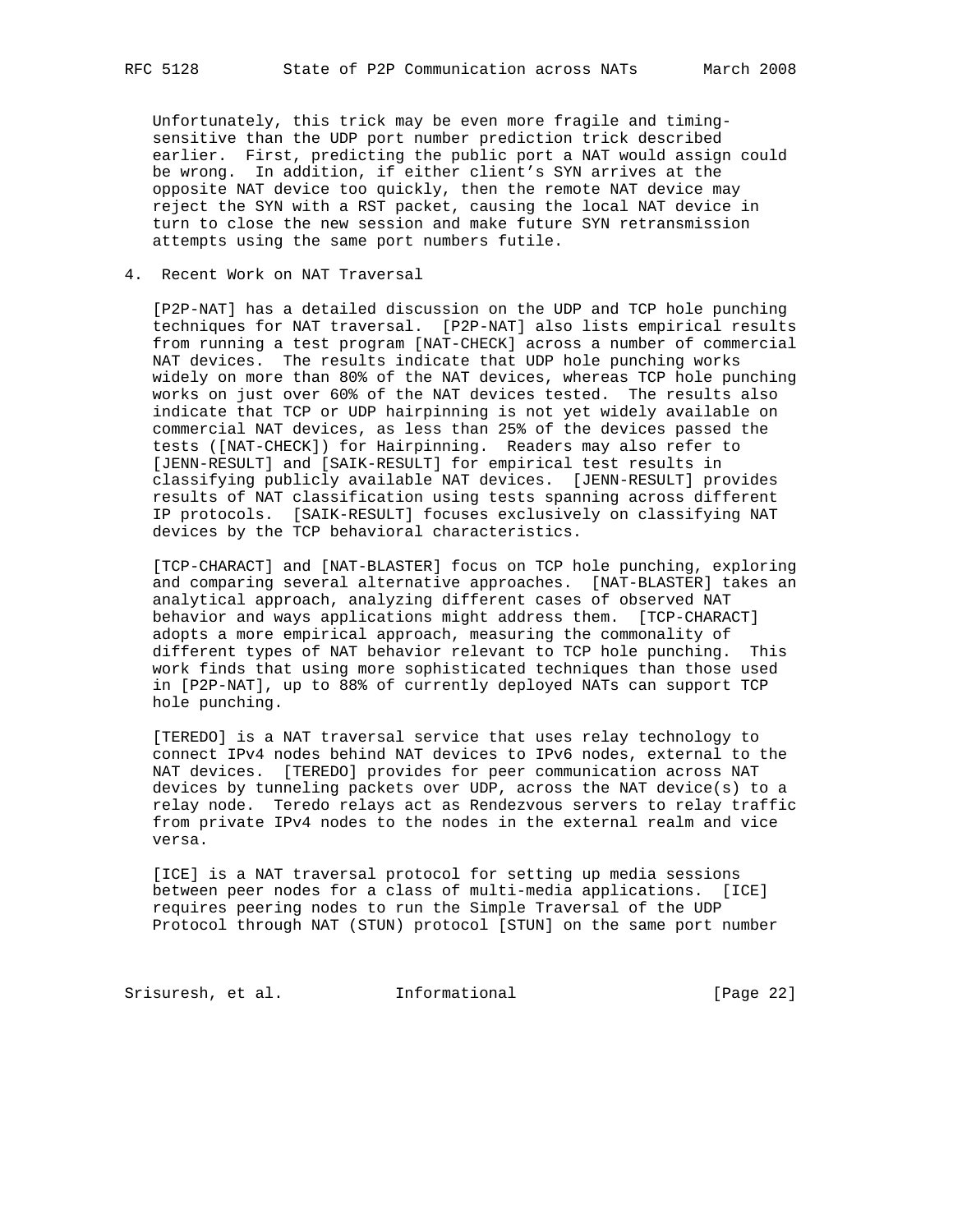used to terminate media session(s). Applications that use signaling protocols such as SIP ([SIP]) may embed the NAT traversal attributes for the media session within the signaling sessions and use the offer/answer type of exchange between peer nodes to set up end-to-end media session(s) across NAT devices. [ICE-TCP] is an extension of ICE for TCP-based media sessions.

 A number of online gaming and media-over-IP applications, including Instant Messaging applications, use the techniques described in the document for peer-to-peer connection establishment. Some applications may use multiple distinct rendezvous servers for registration, discovery, and relay functions for load balancing, among other reasons. For example, the well-known media-over-IP application "Skype" uses a central public server for login and different public servers for end-to-end relay function.

5. Summary of Observations

### 5.1. TCP/UDP Hole Punching

 TCP/UDP hole punching appears to be the most efficient existing method of establishing direct TCP/UDP peer-to-peer communication between two nodes that are both behind NATs. This technique has been used with a wide variety of existing NATs. However, applications may need to prepare to fall back to simple relaying when direct communication cannot be established.

 The TCP/UDP hole punching technique has a caveat in that it works only when the traversing NAT is EIM-NAT. When the NAT device enroute is not EIM-NAT, the application is unable to reuse an already established endpoint mapping for communication with different external destinations and the technique would fail. However, many of the NAT devices deployed in the Internet are EIM-NAT devices. That makes the TCP/UDP hole punching technique broadly applicable [P2P-NAT]. Nevertheless, a substantial fraction of deployed NATs do employ Endpoint-Dependent Mapping and do not support the TCP/UDP hole punching technique.

#### 5.2. NATs Employing Endpoint-Dependent Mapping

 NATs Employing Endpoint-Dependent Mapping weren't a problem with client-server applications such as Web browsers, which only need to initiate outgoing connections. However, in recent times, P2P applications such as Instant Messaging and Voice-over-IP have been in wide use. NATs employing Endpoint-Dependent Mapping are not suitable for P2P applications as techniques such as TCP/UDP hole punching will not work across these NAT devices.

Srisuresh, et al. 1nformational [Page 23]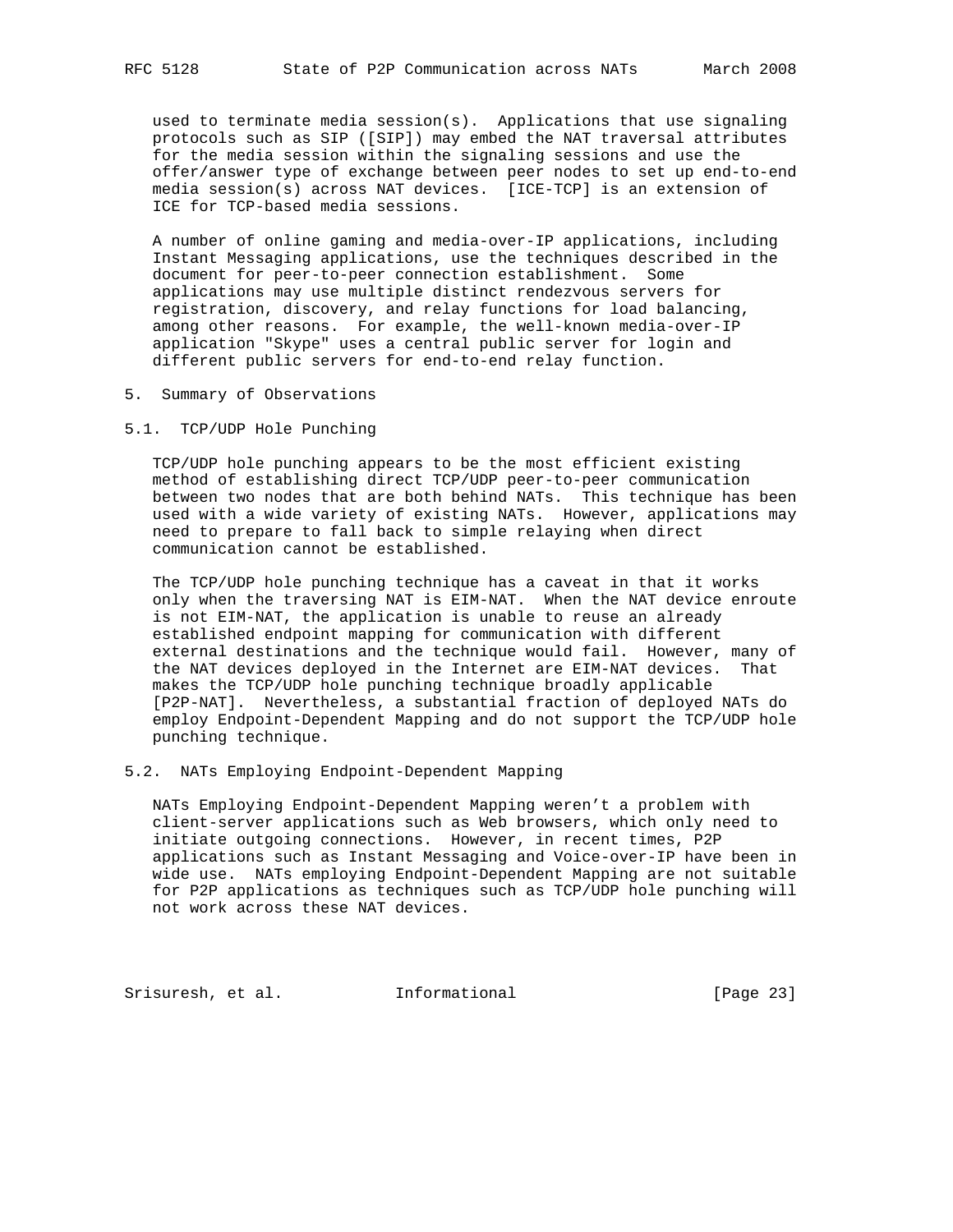#### 5.3. Peer Discovery

 Application peers may be present within the same NAT domain or external to the NAT domain. In order for all peers (those within or external to the NAT domain) to discover the application endpoint, an application may choose to register its private endpoints in addition to public endpoints with the rendezvous server.

### 5.4. Hairpinning

 Support for hairpinning is highly beneficial to allow hosts behind EIM-NAT to communicate with other hosts behind the same NAT device through their public, possibly translated, endpoints. Support for hairpinning is particularly useful in the case of large-capacity NATs deployed as the first level of a multi-level NAT scenario. As described in Section 3.3.3, hosts behind the same first-level NAT but different second-level NATs do not have a way to communicate with each other using TCP/UDP hole punching techniques, unless the first level NAT also supports hairpinning. This would be the case even when all NAT devices in a deployment preserve endpoint identities.

6. Security Considerations

 This document does not inherently create new security issues. Nevertheless, security risks may be present in the techniques described. This section describes security risks the applications could inadvertently create in attempting to support direct communication across NAT devices.

### 6.1. Lack of Authentication Can Cause Connection Hijacking

 Applications must use appropriate authentication mechanisms to protect their connections from accidental confusion with other connections as well as from malicious connection hijacking or denial-of-service attacks. Applications effectively must interact with multiple distinct IP address domains, but are not generally aware of the exact topology or administrative policies defining these address domains. While attempting to establish connections via TCP/UDP hole punching, applications send packets that may frequently arrive at an entirely different host than the intended one.

 For example, many consumer-level NAT devices provide Dynamic Host Configuration Protocol (DHCP) services that are configured by default to hand out site-local IP addresses in a particular address range. Say, a particular consumer NAT device, by default, hands out IP addresses starting with 192.168.1.100. Most private home networks using that NAT device will have a host with that IP address, and many of these networks will probably have a host at address 192.168.1.101

Srisuresh, et al. 1nformational 1999 [Page 24]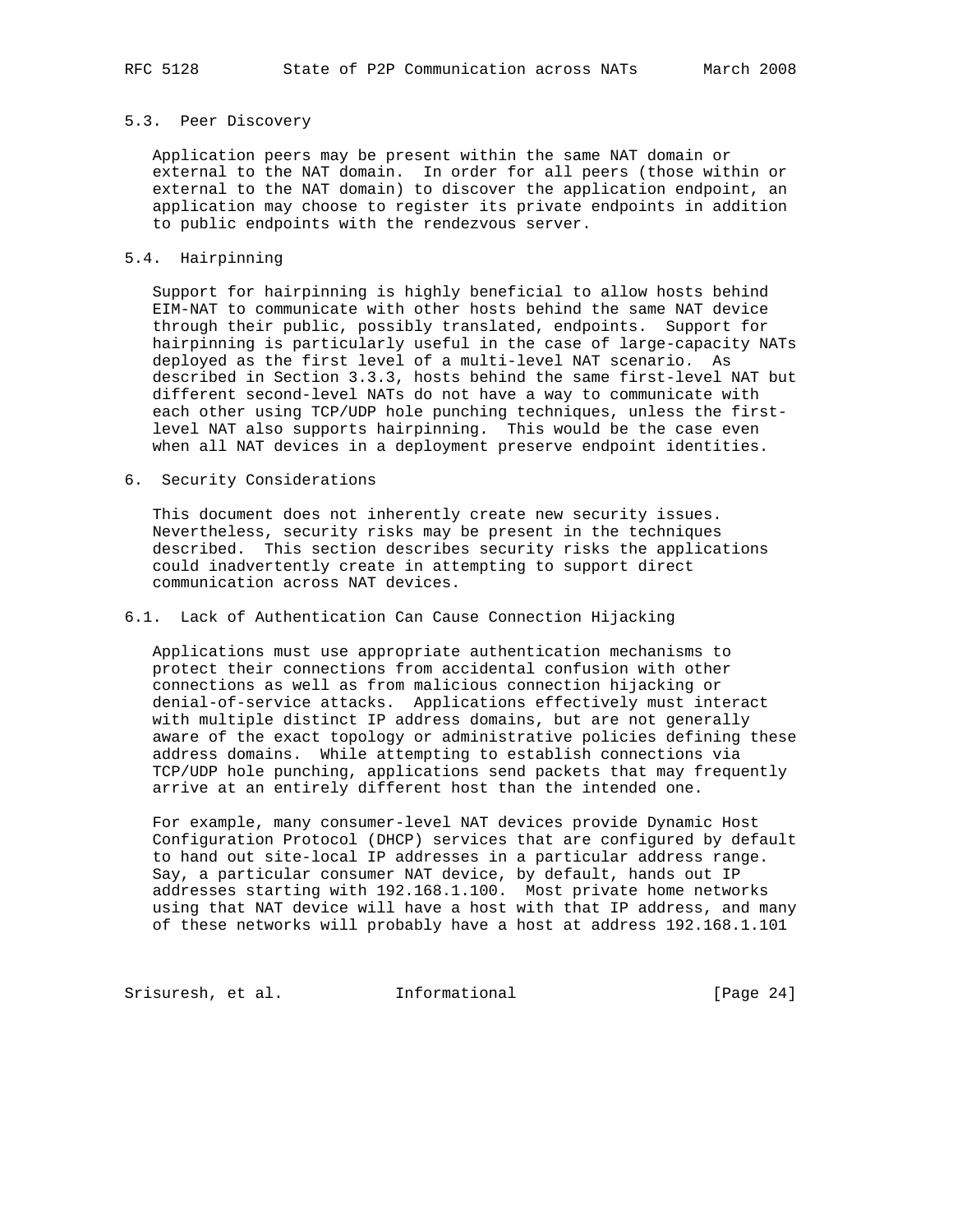as well. If host A at address 192.168.1.101 on one private network attempts to establish a connection by UDP hole punching with host B at 192.168.1.100 on a different private network, then as part of this process host A will send discovery packets to address 192.168.1.100 on its local network, and host B will send discovery packets to address 192.168.1.101 on its network. Clearly, these discovery packets will not reach the intended machine since the two hosts are on different private networks, but they are very likely to reach SOME machine on these respective networks at the standard UDP port numbers used by this application, potentially causing confusion, especially if the application is also running on those other machines and does not properly authenticate its messages.

 This risk due to aliasing is therefore present even without a malicious attacker. If one endpoint, say, host A, is actually malicious, then without proper authentication the attacker could cause host B to connect and interact in unintended ways with another host on its private network having the same IP address as the attacker's (purported) private address. Since the two endpoint hosts A and B presumably discovered each other through a public rendezvous server S, providing registration, discovery, and limited relay services, and neither S nor B has any means to verify A's reported private address, applications may be advised to assume that any IP address they find to be suspect until they successfully establish authenticated two-way communication.

# 6.2. Denial-of-Service Attacks

 Applications and the public servers that support them must protect themselves against denial-of-service attacks, and ensure that they cannot be used by an attacker to mount denial-of-service attacks against other targets. To protect themselves, applications and servers must avoid taking any action requiring significant local processing or storage resources until authenticated two-way communication is established. To avoid being used as a tool for denial-of-service attacks, applications and servers must minimize the amount and rate of traffic they send to any newly discovered IP address until after authenticated two-way communication is established with the intended target.

 For example, applications that register with a public rendezvous server can claim to have any private IP address, or perhaps multiple IP addresses. A well-connected host or group of hosts that can collectively attract a substantial volume of connection attempts (e.g., by offering to serve popular content) could mount a denial of-service attack on a target host C simply by including C's IP address in its own list of IP addresses it registers with the rendezvous server. There is no way the rendezvous server can verify

Srisuresh, et al. 1nformational [Page 25]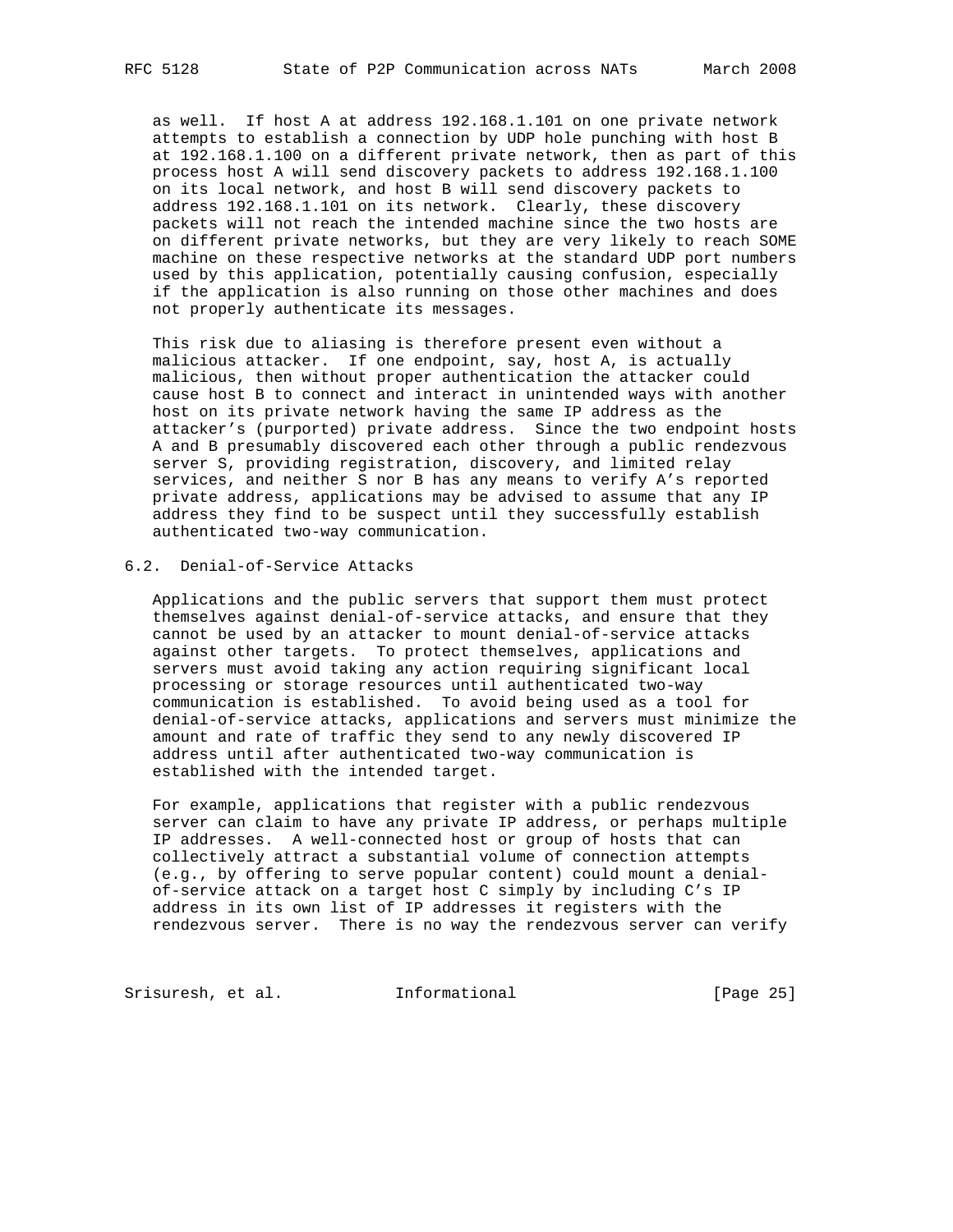the IP addresses, since they could well be legitimate private network addresses useful to other hosts for establishing network-local communication. The application protocol must therefore be designed to size- and rate-limit traffic to unverified IP addresses in order to avoid the potential damage such a concentration effect could cause.

### 6.3. Man-in-the-Middle Attacks

 Any network device on the path between a client and a public rendezvous server can mount a variety of man-in-the-middle attacks by pretending to be a NAT. For example, suppose host A attempts to register with rendezvous server S, but a network-snooping attacker is able to observe this registration request. The attacker could then flood server S with requests that are identical to the client's original request except with a modified source IP address, such as the IP address of the attacker itself. If the attacker can convince the server to register the client using the attacker's IP address, then the attacker can make itself an active component on the path of all future traffic from the server AND other hosts to the original client, even if the attacker was originally only able to snoop the path from the client to the server.

 The client cannot protect itself from this attack by authenticating its source IP address to the rendezvous server, because in order to be NAT-friendly the application must allow intervening NATs to change the source address silently. This appears to be an inherent security weakness of the NAT paradigm. The only defense against such an attack is for the client to authenticate and potentially encrypt the actual content of its communication using appropriate higher-level identities, so that the interposed attacker is not able to take advantage of its position. Even if all application-level communication is authenticated and encrypted, however, this attack could still be used as a traffic analysis tool for observing who the client is communicating with.

### 6.4. Security Impact from EIM-NAT Devices

 Designing NAT devices to preserve endpoint identities does not weaken the security provided by the NAT device. For example, a NAT device employing Endpoint-Independent Mapping and Endpoint-Dependent Filtering is no more "promiscuous" than a NAT device employing Endpoint-Dependent Mapping and Endpoint-Dependent Filtering. Filtering incoming traffic aggressively using Endpoint-Dependent Filtering while employing Endpoint-Independent Mapping allows a NAT device to be friendly to applications without compromising the principle of rejecting unsolicited incoming traffic.

Srisuresh, et al. 1nformational [Page 26]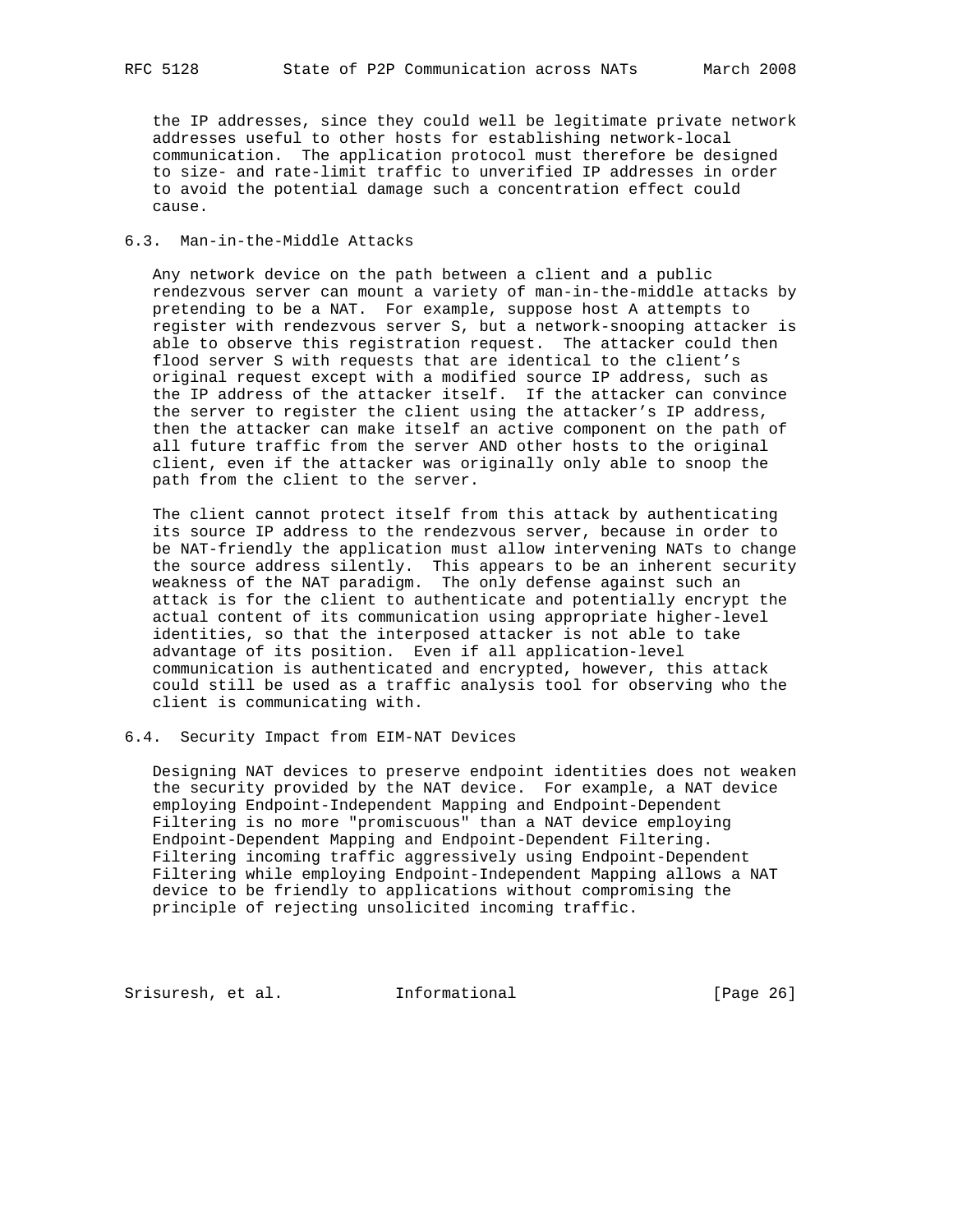Endpoint-Independent Mapping could arguably increase the predictability of traffic emerging from the NAT device, by revealing the relationships between different TCP/UDP sessions and hence about the behavior of applications running within the enclave. This predictability could conceivably be useful to an attacker in exploiting other network- or application-level vulnerabilities. If the security requirements of a particular deployment scenario are so critical that such subtle information channels are of concern, then perhaps the NAT device was not to have been configured to allow unrestricted outgoing TCP/UDP traffic in the first place. A NAT device configured to allow communication originating from specific applications at specific ports, or via tightly controlled application-level gateways, may accomplish the security requirements of such deployment scenarios.

7. Acknowledgments

 The authors wish to thank Henrik Bergstrom, David Anderson, Christian Huitema, Dan Wing, Eric Rescorla, and other BEHAVE work group members for their valuable feedback on early versions of this document. The authors also wish to thank Francois Audet, Kaushik Biswas, Spencer Dawkins, Bruce Lowekamp, and Brian Stucker for agreeing to be technical reviewers for this document.

- 8. References
- 8.1. Normative References

| [NAT-TERM] | Srisuresh, P. and M. Holdrege, "IP Network Address    |  |  |  |  |
|------------|-------------------------------------------------------|--|--|--|--|
|            | Translator (NAT) Terminology and Considerations", RFC |  |  |  |  |
|            | 2663, August 1999.                                    |  |  |  |  |

- [NAT-TRAD] Srisuresh, P. and K. Egevang, "Traditional IP Network Address Translator (Traditional NAT)", RFC 3022, January 2001.
- [BEH-UDP] Audet, F., Ed., and C. Jennings, "Network Address Translation (NAT) Behavioral Requirements for Unicast UDP", BCP 127, RFC 4787, January 2007.

#### 8.2. Informative References

 [BEH-APP] Ford, B., Srisuresh, P., and D. Kegel, "Application Design Guidelines for Traversal through Network Address Translators", Work in Progress, March 2007.

Srisuresh, et al. Informational [Page 27]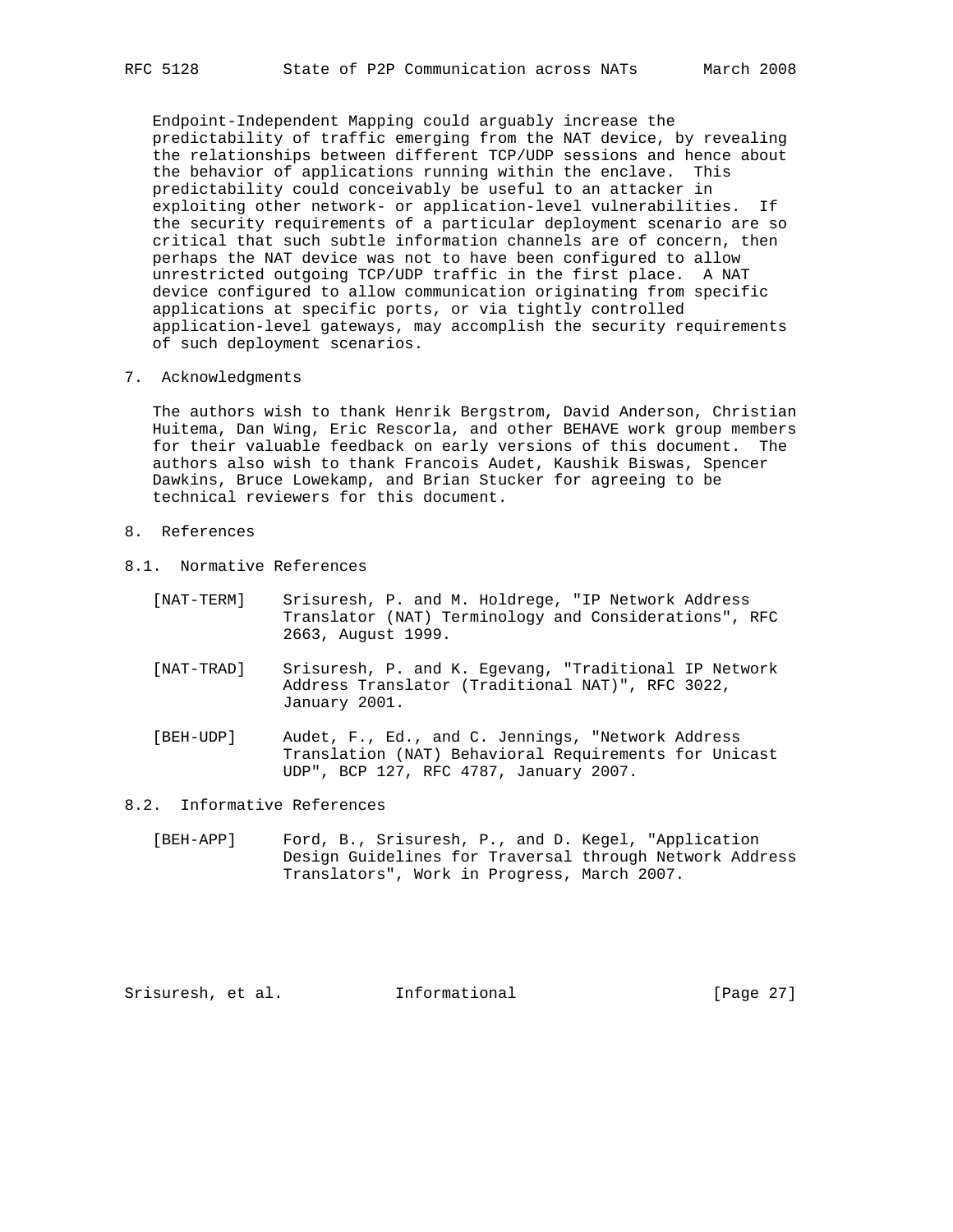- [BEH-ICMP] Srisuresh, P., Ford, B., Sivakumar, S., and S. Guha, "NAT Behavioral Requirements for ICMP protocol", Work in Progress, February 2008.
- [BEH-TCP] Guha, S., Biswas, K., Ford, B., Sivakumar, S., and P. Srisuresh, "NAT Behavioral Requirements for TCP", Work in Progress, April 2007.
- [BIDIR] Peer-to-Peer Working Group, NAT/Firewall Working Committee, "Bidirectional Peer-to-Peer Communication with Interposing Firewalls and NATs", August 2001. http://www.peer-to-peerwg.org/tech/nat/
- [ICE] Rosenberg, J., "Interactive Connectivity Establishment (ICE): A Methodology for Network Address Translator (NAT) Traversal for Offer/Answer Protocols", Work in Progress, October 2007.
- [ICE-TCP] Rosenberg, J., "TCP Candidates with Interactive Connectivity Establishment (ICE)", Work in Progress, July 2007.
- [JENN-RESULT] Jennings, C., "NAT Classification Test Results", Work in Progress, July 2007.
- [KEGEL] Kegel, D., "NAT and Peer-to-Peer Networking", July 1999. http://www.alumni.caltech.edu/˜dank/peer-nat.html
- [MIDCOM] Srisuresh, P., Kuthan, J., Rosenberg, J., Molitor, A., and A. Rayhan, "Middlebox communication architecture and framework", RFC 3303, August 2002.
- [NAT-APPL] Senie, D., "Network Address Translator (NAT)-Friendly Application Design Guidelines", RFC 3235, January 2002.
- [NAT-BLASTER] Biggadike, A., Ferullo, D., Wilson, G., and Perrig, A., "Establishing TCP Connections Between Hosts Behind NATs", ACM SIGCOMM ASIA Workshop, April 2005.
- [NAT-CHECK] Ford, B., "NAT check Program" available online as http://midcom-p2p.sourceforge.net, February 2005.
- [NAT-PMP] Cheshire, S., Krochmal, M., and K. Sekar, "NAT Port Mapping Protocol (NAT-PMP)", Work in Progress, October 2006.

Srisuresh, et al. 1nformational [Page 28]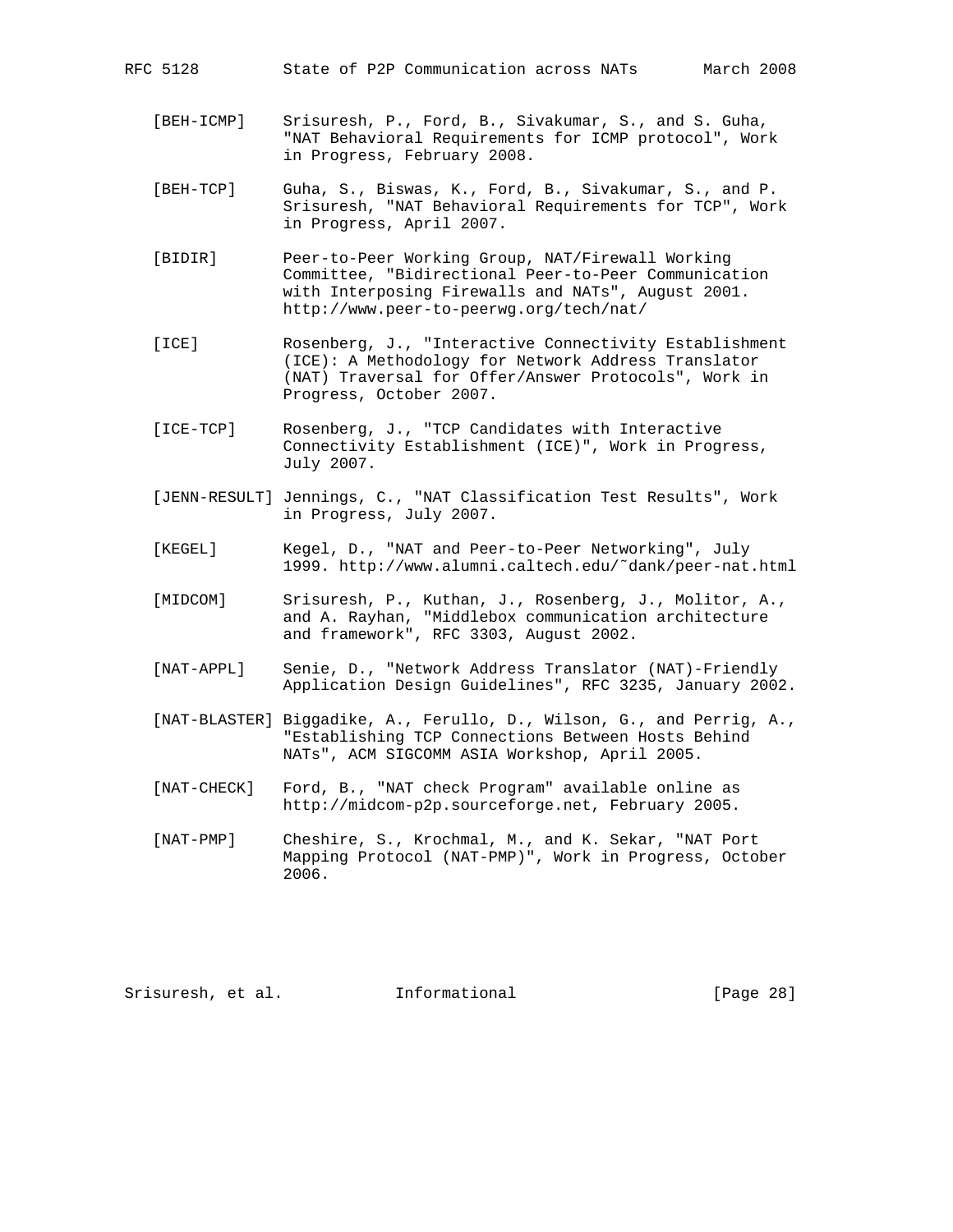- [NAT-PROT] Holdrege, M. and P. Srisuresh, "Protocol Complications with the IP Network Address Translator", RFC 3027, January 2001.
- [NAT-PT] Tsirtsis, G. and P. Srisuresh, "Network Address Translation - Protocol Translation (NAT-PT)", RFC 2766, February 2000.
- [NAT-PT-HIST] Aoun, C. and E. Davies, "Reasons to Move the Network Address Translator - Protocol Translator (NAT-PT) to Historic Status", RFC 4966, July 2007.
- [NSIS-NSLP] Stiemerling, M., Tschofenig, H., Aoun, C., and E. Davies, "NAT/Firewall NSIS Signaling Layer Protocol (NSLP)", Work in Progress, July 2007.
- [P2P-NAT] Ford, B., Srisuresh, P., and Kegel, D., "Peer-to-Peer Communication Across Network Address Translators", Proceedings of the USENIX Annual Technical Conference (Anaheim, CA), April 2005.
- [RFC3330] IANA, "Special-Use IPv4 Addresses", RFC 3330, September 2002.
- [RFC4941] Narten, T., Draves, R., and S. Krishnan, "Privacy Extensions for Stateless Address Autoconfiguration in IPv6", RFC 4941, September 2007.
- [RSIP] Borella, M., Lo, J., Grabelsky, D., and G. Montenegro, "Realm Specific IP: Framework", RFC 3102, October 2001.
- [SAIK-RESULT] Guha, Saikat, "NAT STUNT Results" available online as https://www.guha.cc/saikat/stunt-results.php.
- [SIP] Rosenberg, J., Schulzrinne, H., Camarillo, G., Johnston, A., Peterson, J., Sparks, R., Handley, M., and E. Schooler, "SIP: Session Initiation Protocol", RFC 3261, June 2002.
- [SOCKS] Leech, M., Ganis, M., Lee, Y., Kuris, R., Koblas, D., and L. Jones, "SOCKS Protocol Version 5", RFC 1928, March 1996.
- [STUN] Rosenberg, J., Weinberger, J., Huitema, C., and R. Mahy, "STUN - Simple Traversal of User Datagram Protocol (UDP) Through Network Address Translators (NATs)", RFC 3489, March 2003.

Srisuresh, et al. Informational [Page 29]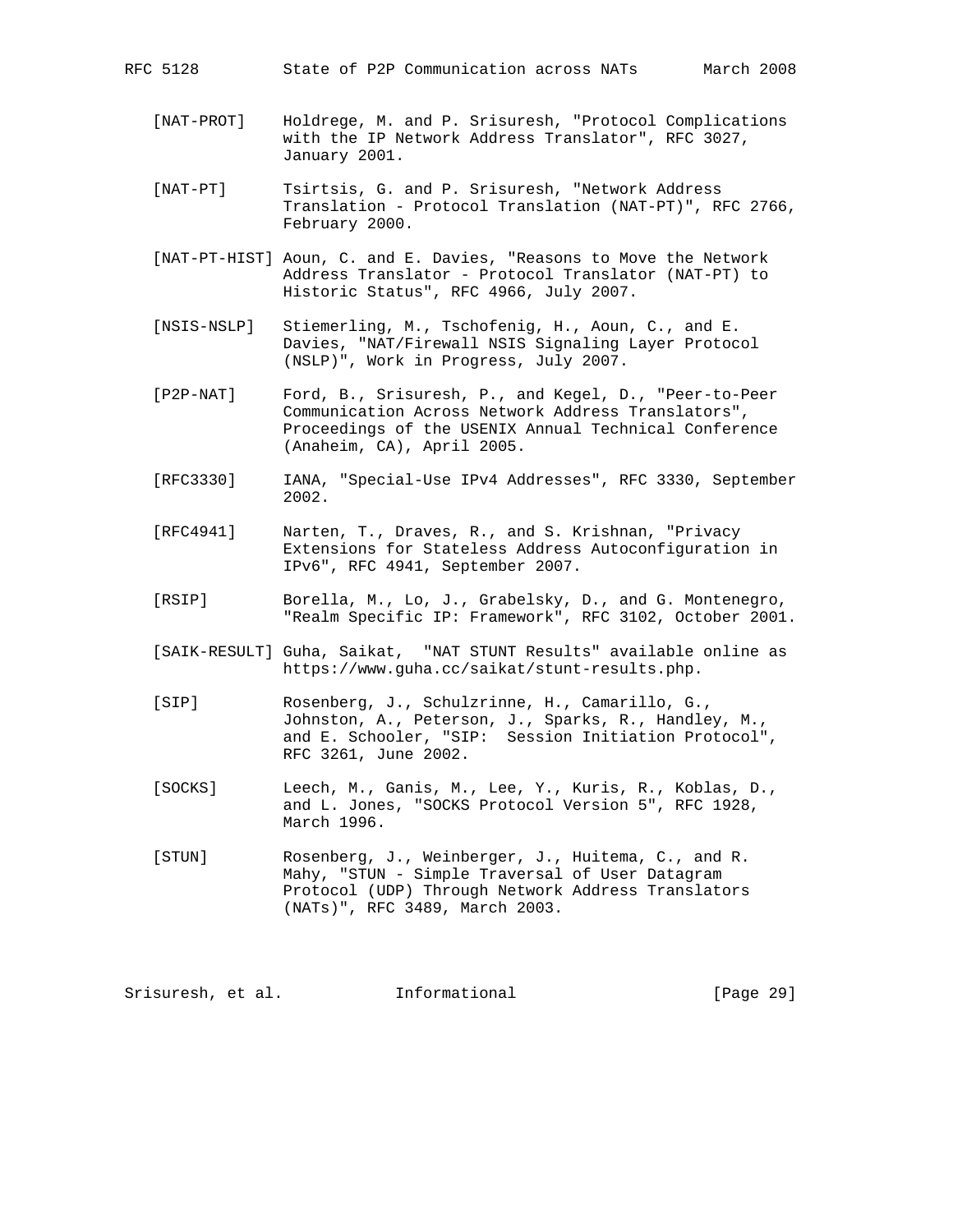| State of P2P Communication across NATs<br>RFC 5128 |  |
|----------------------------------------------------|--|
|----------------------------------------------------|--|

- [SYM-STUN] Takeda, Y., "Symmetric NAT Traversal using STUN", Work in Progress, June 2003.
- [TCP] Postel, J., "Transmission Control Protocol", STD 7, RFC 793, September 1981.
- [TCP-CHARACT] Guha, S., and Francis, P., "Characterization and Measurement of TCP Traversal through NATs and Firewalls", Proceedings of Internet Measurement Conference (IMC), Berkeley, CA, October 2005, pp. 199- 211.
- [TEREDO] Huitema, C., "Teredo: Tunneling IPv6 over UDP through Network Address Translations (NATs)", RFC 4380, February 2006.
- [TURN] Rosenberg, J., Mahy, R., and P. Matthews, "Traversal Using Relays around NAT (TURN): Relay Extensions to Session Traversal Utilities for NAT (STUN)", Work in Progress, January 2008.
- [UNSAF] Daigle, L., Ed., and IAB, "IAB Considerations for UNilateral Self-Address Fixing (UNSAF) Across Network Address Translation", RFC 3424, November 2002.
- [UPNP] UPnP Forum, "Internet Gateway Device (IGD) Standardized Device Control Protocol V 1.0", November 2001, http://www.upnp.org/standardizeddcps/igd.asp
- [V6-CPE-SEC] Woodyatt, J., "Recommended Simple Security Capabilities in Customer Premises Equipment for Providing Residential IPv6 Internet Service", Work in Progress, June 2007.

Srisuresh, et al. Informational [Page 30]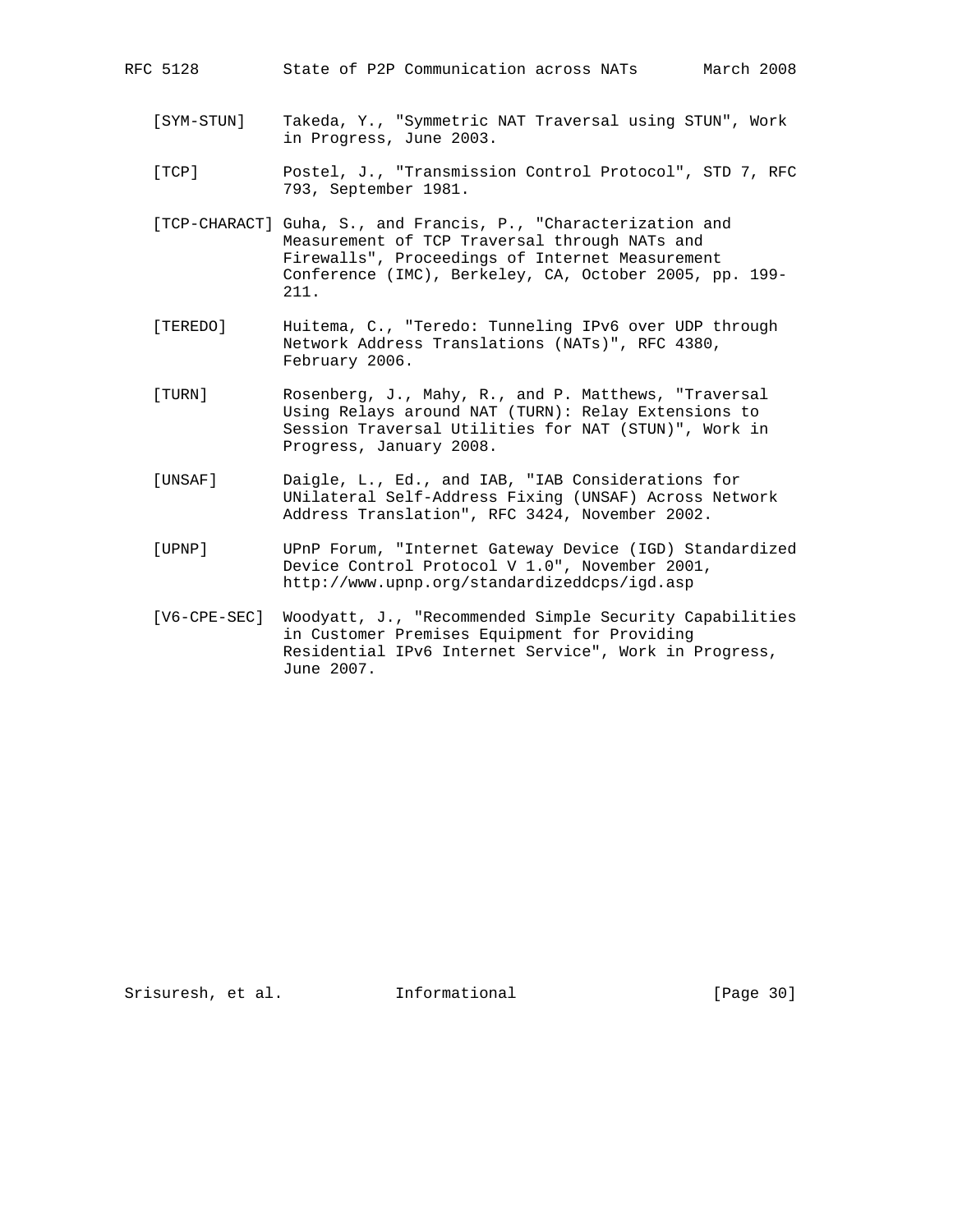Authors' Addresses Pyda Srisuresh Kazeon Systems, Inc. 1161 San Antonio Rd. Mountain View, CA 94043 USA Phone: (408)836-4773 EMail: srisuresh@yahoo.com Bryan Ford Laboratory for Computer Science Massachusetts Institute of Technology 77 Massachusetts Ave. Cambridge, MA 02139 USA Phone: (617) 253-5261 EMail: baford@mit.edu Web: http://www.brynosaurus.com/

 Dan Kegel Kegel.com 901 S. Sycamore Ave. Los Angeles, CA 90036 USA

 Phone: 323 931-6717 EMail: dank@kegel.com Web: http://www.kegel.com/

Srisuresh, et al. 1nformational [Page 31]